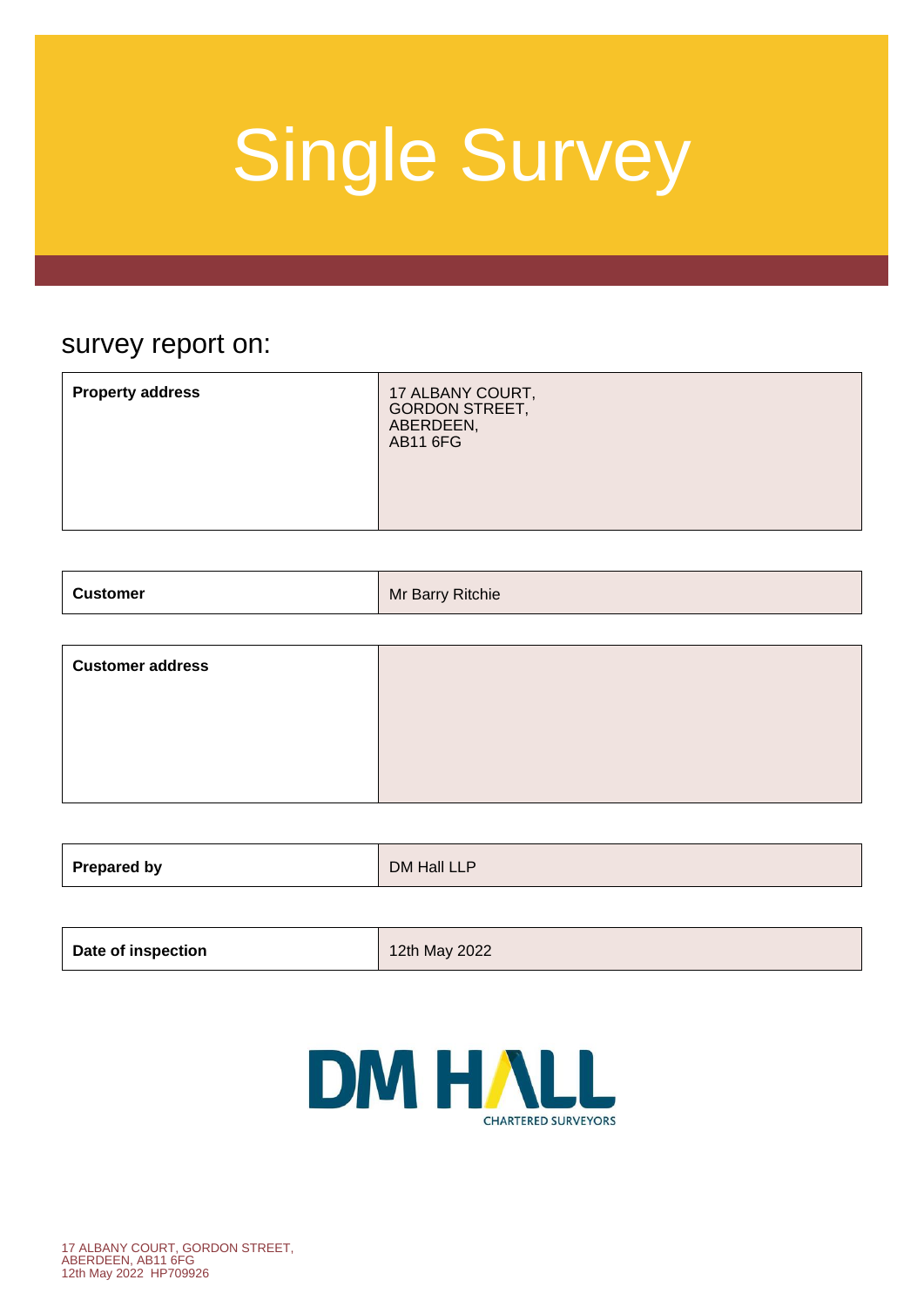### **PART 1 - GENERAL**

#### **1.1 THE SURVEYORS**

The Seller has engaged the Surveyors to provide the Single Survey Report and a generic Mortgage Valuation Report for Lending Purposes. The Seller has also engaged the Surveyors to provide an Energy Report in the format prescribed by the accredited Energy Company.

The Surveyors are authorised to provide a transcript or retype of the generic Mortgage Valuation Report on to Lender specific pro-forma. Transcript reports are commonly requested by Brokers and Lenders. The transcript report will be in the format required by the Lender but will contain the same information, inspection date and valuation figure as the generic Mortgage Valuation Report and the Single Survey. The Surveyors will decline any transcript request which requires the provision of information additional to the information in the Report and the generic Mortgage Valuation Report until the Seller has conditionally accepted an offer to purchase made in writing.

Once the Seller has conditionally accepted an offer to purchase made in writing, the Purchaser's lender or conveyancer may request that the Surveyors provide general comment on standard appropriate supplementary documentation. In the event of a significant amount of documentation being provided to the Surveyors, an additional fee may be incurred by the Purchaser. Any additional fee will be agreed in writing.

If information is provided to the Surveyors during the conveyancing process which materially affects the valuation stated in the Report and generic Mortgage Valuation Report, the Surveyors reserve the right to reconsider the valuation. Where the Surveyors require to amend the valuation in consequence of such information, they will issue an amended Report and generic Mortgage Valuation Report to the Seller. It is the responsibility of the Seller to ensure that the amended Report and generic Mortgage Valuation Report are transmitted to every prospective Purchaser.

The individual Surveyor will be a member of the Royal Institution of Chartered Surveyors who is competent to survey, value and report upon Residential Property<sup>1</sup>.

If the Surveyors have had a previous business relationship within the past two years with the Seller or Seller's Agent or relative to the property, they will be obliged to indicate this by ticking the adjacent box.  $\boxed{\times}$ 

The Surveyors have a written complaints handling procedure. This is available from the offices of the Surveyors at the address stated.

#### **1.2 THE REPORT**

The Surveyors will not provide an amended Report on the Property, except to correct factual inaccuracies.

The Report will identify the nature and source of information relied upon in its preparation.

The Surveyor shall provide a Market Value of the Property, unless the condition of the Property is such that it would be inappropriate to do so. A final decision on whether a loan will be granted rests with the Lender who may impose retentions in line with their lending criteria. The date of condition and value of the property will be the date of inspection.

Prior to 1 December 2008, Purchasers have normally obtained their own report from their chosen Surveyor. By contrast, a Single Survey is instructed by the Seller and made available to all potential Purchasers in expectation that the successful Purchaser will have relied upon it. The Royal Institution of Chartered Surveyors rules require disclosure of any potential conflict of interest when acting for the Seller and the Purchaser in the same transaction. The Single Survey may give rise to a conflict of interest and if this is of concern to any party they are advised to seek their own independent advice.

The Report and any expressions or assessments in it are not intended as advice to the Seller or Purchaser or any other person in relation to an asking price or any other sales or marketing decisions.

1 Which shall be in accordance with the current RICS Valuation Standards (The Red Book) and RICS Codes of Conduct.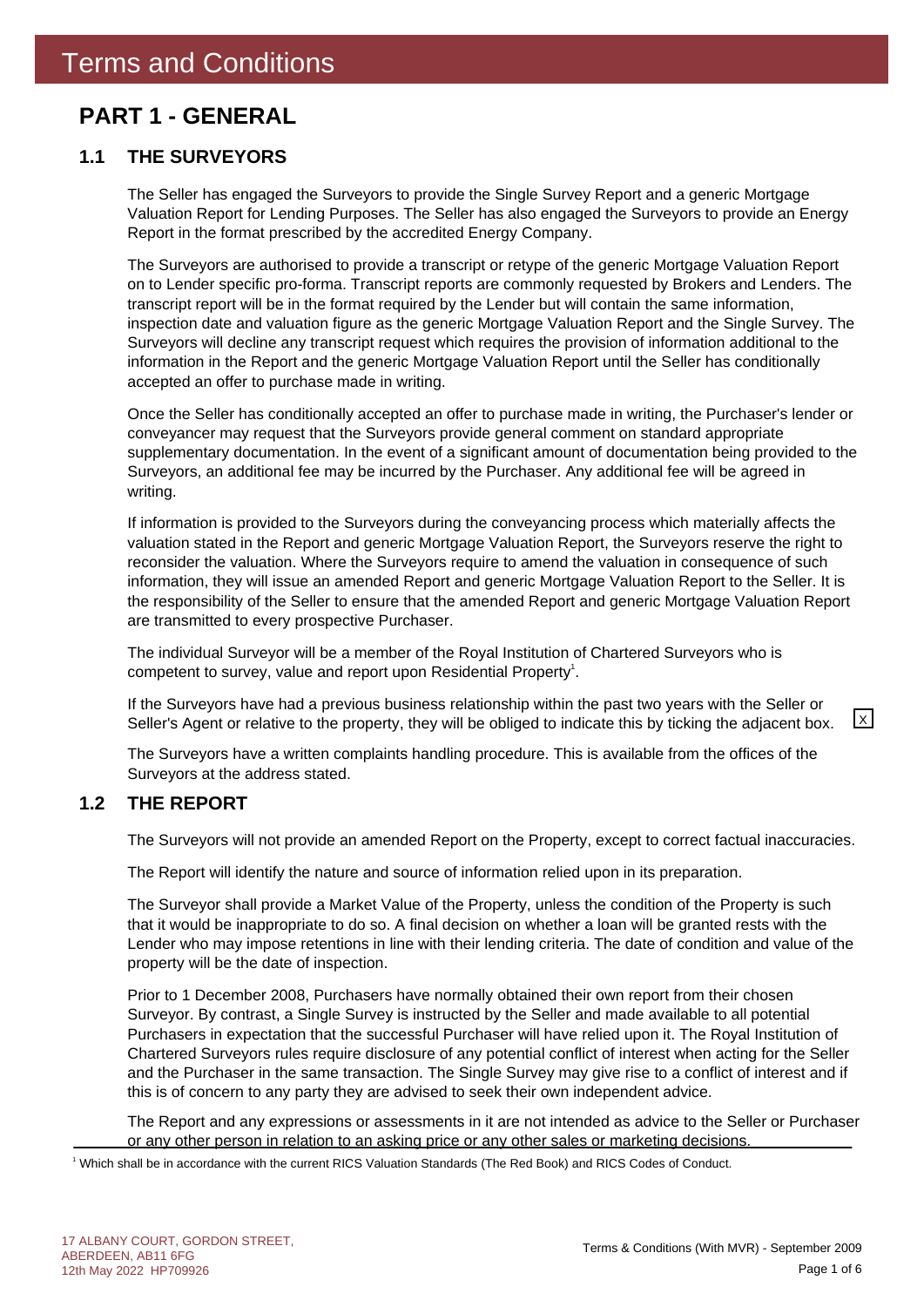The Report is based solely on the Property and is not to be relied upon in any manner whatsoever when considering the valuation or condition of any other property.

If certain minor matters are mentioned in the Report it should not be assumed that the Property is free of other minor defects.

Neither the whole nor any part of the Report may be published in any way, reproduced or distributed by any party other than the Seller, prospective purchasers and the Purchaser and their respective professional advisers without the prior written consent of the Surveyors.

#### **1.3 LIABILITY**

The Report is prepared with the skill and care reasonably to be expected of a competent residential surveyor who is a member of the Royal Institution of Chartered Surveyors.

The Report is addressed to the Seller and was prepared in the expectation that it (or a complete copy) along with these Terms and Conditions (or a complete copy) would (or, as the case might be, would have been) be disclosed and delivered to:

- the Seller:
- any person(s) noting an interest in purchasing the Property from the Seller;
- any person(s) who make(s) (or on whose behalf is made) an offer to purchase the Property, whether or not that offer is accepted by the Seller;
- the Purchaser; and
- $\bullet$  the professional advisers of any of these.

The Surveyors acknowledge that their duty of skill and care in relation to the Report is owed to the Seller and to the Purchaser. The Surveyors accept no responsibility or liability whatsoever in relation to the Report to persons other than the Seller and the Purchaser. The Seller and Purchaser should be aware that if a Lender seeks to rely on this Report they do so at their own risk. In particular, the Surveyors accept no responsibility or liability whatsoever to any Lender in relation to the Report. Any such Lender relies upon the Report entirely at their own risk.

#### **1.4 GENERIC MORTGAGE VALUATION REPORT**

The Surveyors undertake to the Seller that they will prepare a generic Mortgage Valuation Report, which will be issued along with the Single Survey. It is the responsibility of the Seller to ensure that the generic Mortgage Valuation Report is provided to every potential Purchaser.

#### **1.5 TRANSCRIPT MORTGAGE VALUATION FOR LENDING PURPOSES**

The Surveyors undertake that on being asked to do so by a prospective purchaser, or his/her professional advisor or Lender, they will prepare a Transcript Mortgage Valuation Report for Lending Purposes on terms and conditions to be agreed between the Surveyors and Lender and solely for the use of the Lender and upon which the Lender may rely. The decision as to whether finance will be provided is entirely a matter for the Lender. The Transcript Mortgage Valuation Report will be prepared from information contained in the Report and the generic Mortgage Valuation Report.<sup>2</sup>

#### **1.6 INTELLECTUAL PROPERTY**

All intellectual property rights whatsoever (including copyright) in and to the Report, excluding the headings and rubrics, are the exclusive property of the Surveyors and shall remain their exclusive property unless

 $^2$  Which shall be in accordance with the current RICS Valuation Standards (The Red Book) and RICS Rules of Conduct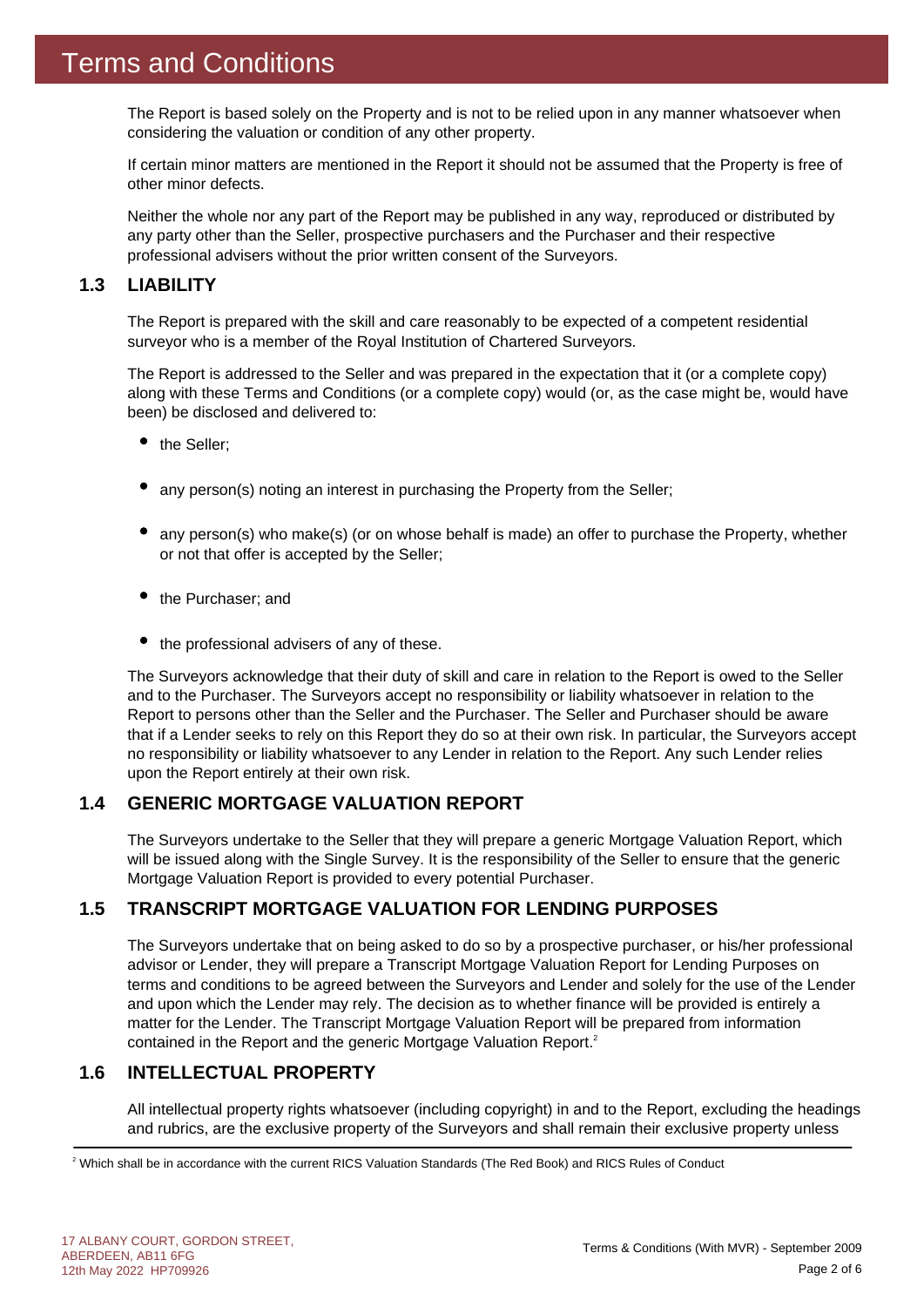they assign the same to any other party in writing.

#### **1.7 PAYMENT**

The Surveyors are entitled to refrain from delivering the Report to anyone until the fee and other charges for it notified to the Seller have been paid. Additional fees will be charged for subsequent inspections and Reports.

#### **1.8 CANCELLATION**

The Seller will be entitled to cancel the inspection by notifying the Surveyor's office at any time before the day of the inspection.

The Surveyor will be entitled not to proceed with the inspection (and will so report promptly to the Seller) if after arriving at the property, the Surveyor concludes that it is of a type of construction of which the Surveyor has insufficient specialist knowledge to be able to provide the inspection satisfactorily. The Surveyor will also be entitled not to proceed if after arriving at the property, the surveyor concludes that the property is exempt under Part 3 of The Housing (Scotland) Act 2006 as detailed in the (Prescribed Documents) Regulations 2008. If there is a potential threat to their health or personal safety, the inspection may be postponed or cancelled, at the Surveyor's discretion.

In the case of cancellation or the inspection not proceeding, the Surveyor will refund any fees paid by the Seller for the inspection and Report, except for expenses reasonably incurred and any fee due in light of the final paragraph of this section.

In the case of cancellation by the Seller, for whatever reason, after the inspection has taken place but before a written report is issued, the Surveyor will be entitled to raise an invoice equivalent to 80% of the agreed fee.

#### **1.9 PRECEDENCE**

If there is any incompatibility between these Terms and Conditions and the Report, these Terms and Conditions take precedence.

#### **1.1 DEFINITIONS**

- the "Lender" is the party who has provided or intends or proposes to provide financial assistance to the Purchaser towards the purchase of the Property and in whose favour a standard security will be granted over the Property;
- the "Transcript Mortgage Valuation Report for Lending Purposes" means a separate report, prepared by the Surveyor, prepared from information in the Report and the generic Mortgage Valuation Report, but in a style and format required by the Lender. The Transcript Mortgage Valuation Report for Lending Purposes will be prepared with the skill and care reasonably to be expected from a surveyor who is a member of the Royal Institution of Chartered Surveyors and who is competent to survey, value and report on the Property;
- the "Generic Mortgage Valuation Report" means a separate report, prepared by the Surveyor from information in the Report but in the Surveyor's own format;
- the "Market Value" *is the estimated amount for which a property should exchange on the date of valuation between a willing buyer and a willing seller in an arm's-length transaction after proper marketing wherein the parties had each acted knowledgeably, prudently and without compulsion;*
- the "Property" is the property which forms the subject of the Report;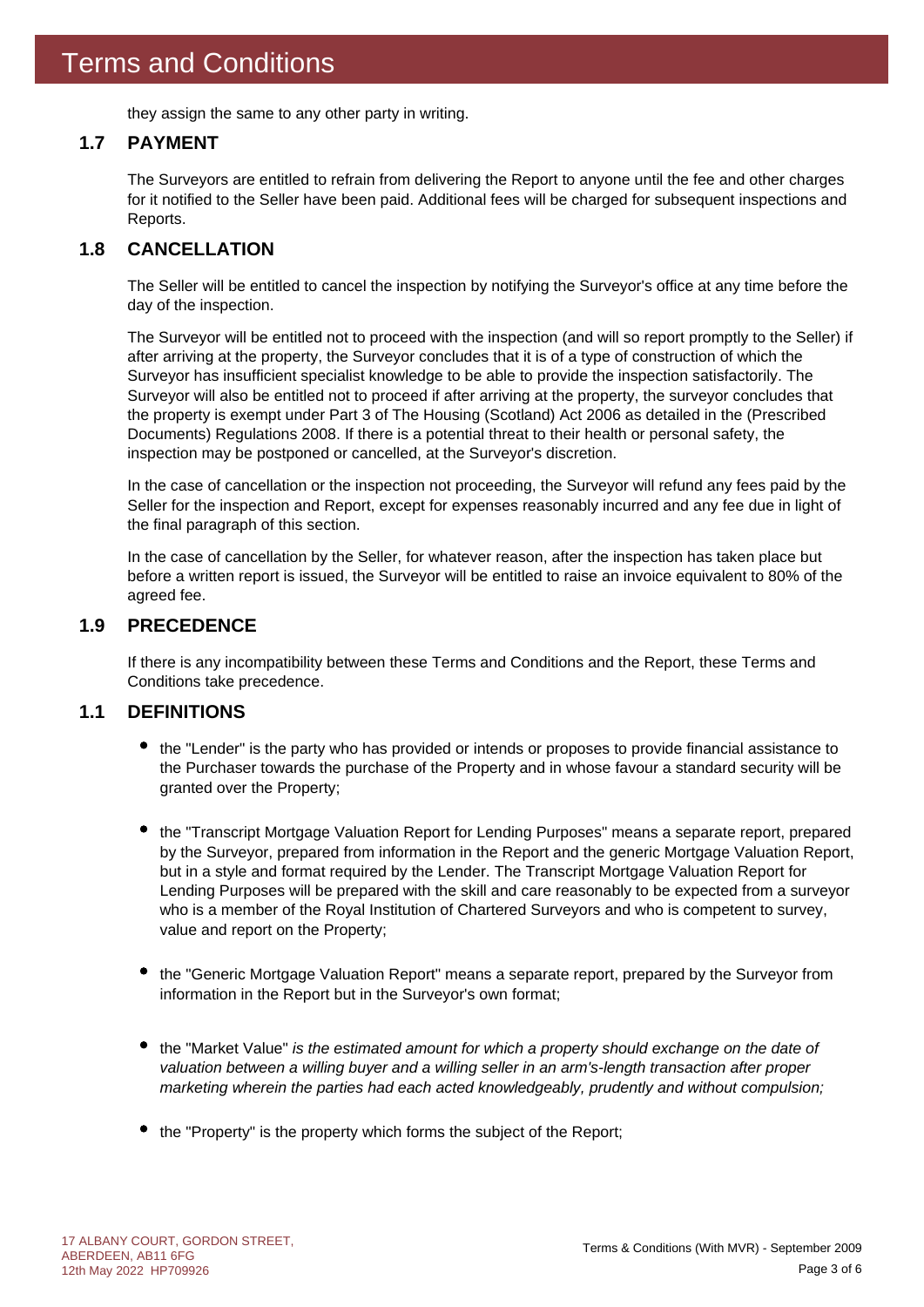- the "Purchaser" is the person (or persons) who enters into a contract to buy the Property from the Seller;
- a "prospective Purchaser" is anyone considering buying the Property;
- the "Report" is the report, of the kind described in Part 2 of these Terms and Conditions and in the form set out in part 1 of Schedule 1 of the Housing (Scotland) Act 2006 (Prescribed Documents) Regulations 2008;
- the "Seller" is/are the proprietor(s) of the Property;
- the "Surveyor" is the author of the Report on the Property; and
- the "Surveyors" are the firm or company of which the Surveyor is an employee, director, member or partner (unless the Surveyor is not an employee, director, member or partner, when the "Surveyors" means the Surveyor) whose details are set out at the head of the Report.
- the "Energy Report" is the advice given by the accredited Energy Company, based on information collected by the Surveyor during the Inspection, and also includes an Energy Performance Certificate, in a Government approved format.

### **PART 2 - DESCRIPTION OF THE REPORT**

#### **2.1 THE SERVICE**

The Single Survey is a Report by an independent Surveyor, prepared in an objective way regarding the condition and value of the Property on the day of the inspection, and who is a member of the Royal Institution of Chartered Surveyors. It includes an Energy Report as required by Statute and this is in the format of the accredited Energy Company. In addition, the Surveyor has agreed to supply a generic Mortgage Valuation Report.

#### **2.2 THE INSPECTION**

The Inspection is a general surface examination of those parts of the Property which are accessible: in other words, *visible and readily available for examination from ground and floor levels, without risk of causing damage to the Property or injury to the Surveyor.*

All references to visual inspection refer to an inspection from within the property at floor level and from ground level within the site and adjoining public areas, without the need to move any obstructions. Any references to left or right are taken facing the front of the property.

The Inspection is carried out with the Seller's permission, without causing damage to the building or contents. Furniture, stored items and insulation are not moved.

Unless identified in the report the Surveyor will assume that no harmful or hazardous materials have been used in the construction. The presence or possible consequences of any site contamination will not be researched.

The Surveyor will not carry out an asbestos inspection, and will not be acting as an asbestos inspector in completing a Single Survey of properties that may fall within the Control of Asbestos in the Workplace Regulations. In the case of flats it will be assumed that there is a duty holder, as defined in the Regulations and that a Register of Asbestos and effective Management Plan is in place, which does not require any expenditure, or pose a significant risk to health. No enquiry of the duty holder will be made.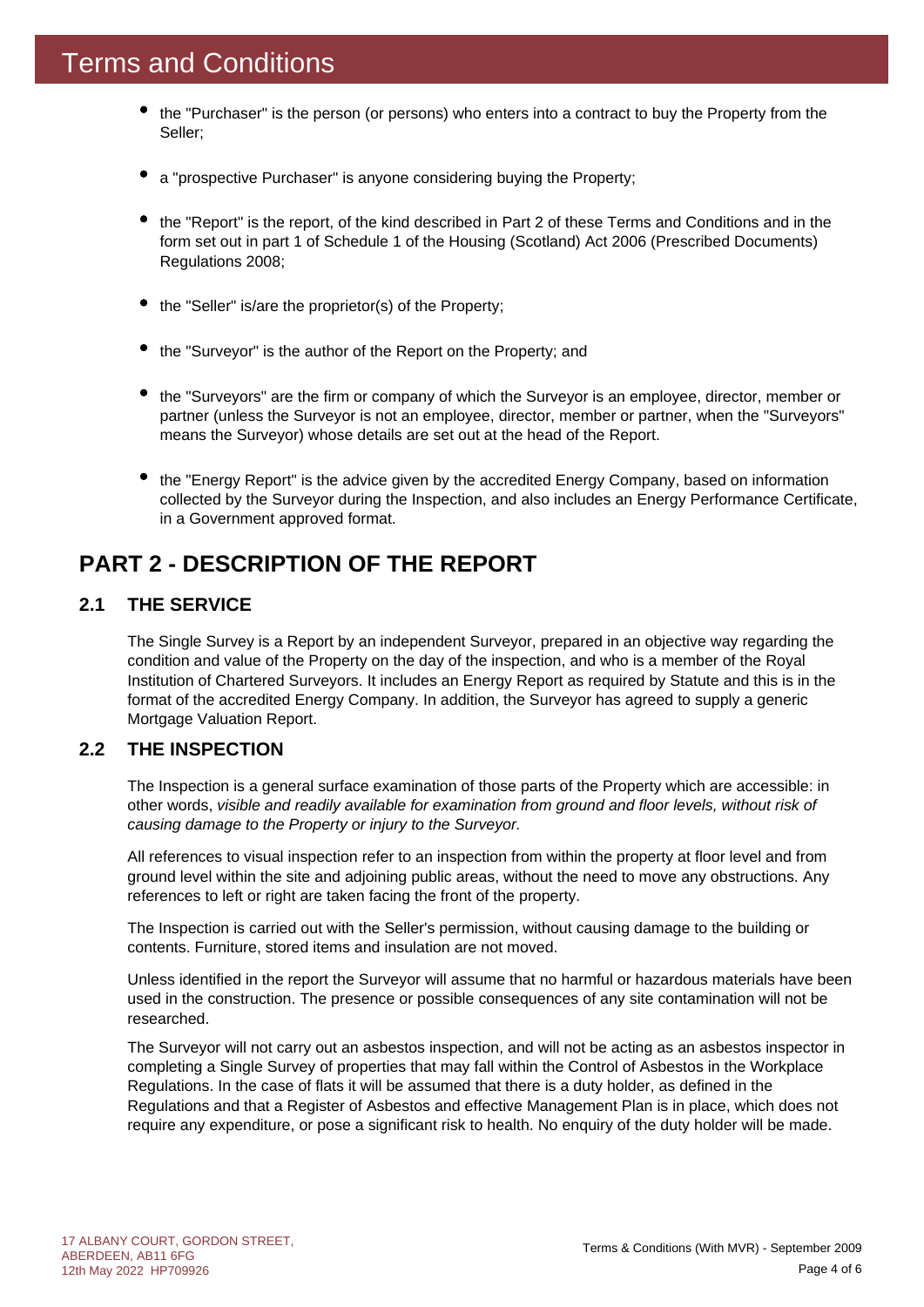#### **2.3 THE REPORT**

The Report will be prepared by the Surveyor who carried out the property inspection and will describe various aspects of the property as defined by the headings of the Single Survey report with the comments being general and unbiased. The report on the location, style and condition of the property, will be concise and will be restricted to matters that could have a material effect upon value and will omit items that, in the Surveyor's opinion, are not significant. If certain minor matters are mentioned, it should not be interpreted that the property is free of any other minor defects.

Throughout the Report, the following repair categories will be used to give an overall opinion of the state of repair and condition of the property.

- 1 Category 3: Urgent repairs or replacement are needed now. Failure to deal with them may cause problems to other parts of the property or cause a safety hazard. Estimates for repairs or replacement are needed now.
- 2 Category 2: Repairs or replacement requiring future attention, but estimates are still advised.
- 3 Category 1: No immediate action or repair is needed.

**WARNING:** If left unattended, even for a relatively short period, Category 2 repairs can rapidly develop into more serious Category 3 repairs. The existence of Category 2 or Category 3 repairs may have an adverse effect on marketability, value and the sale price ultimately achieved for the property. This is particularly true during slow market conditions when the effect can be considerable.

Parts of the property, which cannot be seen or accessed, will not be reported upon and this will be stated. If the Surveyor suspects that a defect may exist within an unexposed area and which could have a material effect upon the value, he may recommend further investigation by specialist contractors.

#### **2.4 SERVICES**

Surveyors are not equipped or qualified to test the services and therefore no comment can be interpreted as implying that the design, installation and function of the services are in accordance/compliance with regulations, safety and efficiency expectations. However, comment is made where there is cause to suspect significant defects or shortcomings with the installations. No tests are made of any services or appliances.

#### **2.5 ACCESSIBILITY**

A section is included to help identify the basic information interested parties need to know to decide whether to view a property.

#### **2.6 ENERGY REPORT**

A section is included that makes provision for an Energy Report, relative to the property. The Surveyor will collect physical data from the property and provide such data in a format required by an accredited Energy Company. The Surveyor cannot of course accept liability for any advice given by the Energy Company.

#### **2.7 VALUATION AND CONVEYANCER ISSUES**

The last section of the Report contains matters considered relevant to the Conveyancer (Solicitor). It also contains the Surveyor's opinion both of the market value of the property and of the re-instatement cost, as defined below.

"Market Value" *The estimated amount for which a property should exchange on the date of valuation between a willing buyer and a willing seller in an arm's-length transaction after proper marketing wherein*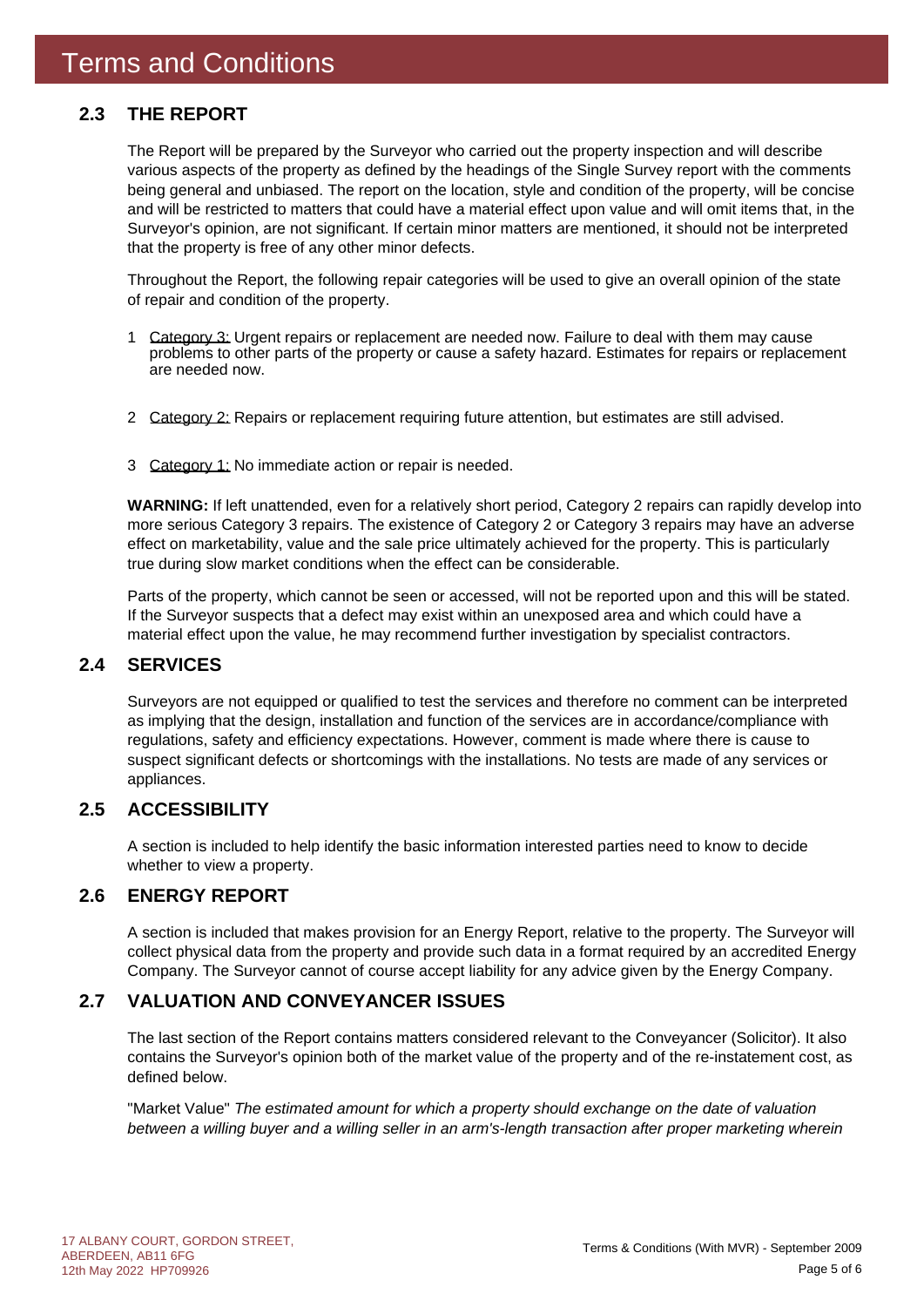### Terms and Conditions

*the parties had each acted knowledgeably, prudently and without compulsion.* In arriving at the opinion of the Market Value the Surveyor also makes various standard assumptions covering, for example, vacant possession; tenure and other legal considerations; contamination and hazardous materials; the condition of un-inspected parts; the right to use mains services; and the exclusion of curtains, carpets etc. from the valuation. In the case of flats, the following further assumptions are made that:

- There are rights of access and exit over all communal roadways, corridors, stairways etc. and to use communal grounds, parking areas, and other facilities;
- $\bullet$ There are no particularly troublesome or unusual legal restrictions;
- There is no current dispute between the occupiers of the flats or any outstanding claims or losses; and the costs of repairs to the building are shared among the co-proprietors on an equitable basis.

Any additional assumption, or any found not to apply, is reported.

"Re-instatement cost" *is an estimate for insurance purposes of the current cost of rebuilding the Property in its present form* unless otherwise stated. This includes the cost of rebuilding the garage and permanent outbuildings, site clearance and professional fees, but excludes VAT (except on the fees).

Sellers or prospective Purchasers may consider it prudent to instruct a reinspection and revaluation after a period of 12 weeks (or sooner if appropriate) to reflect changing circumstances in the market and/or in the physical condition of the Property.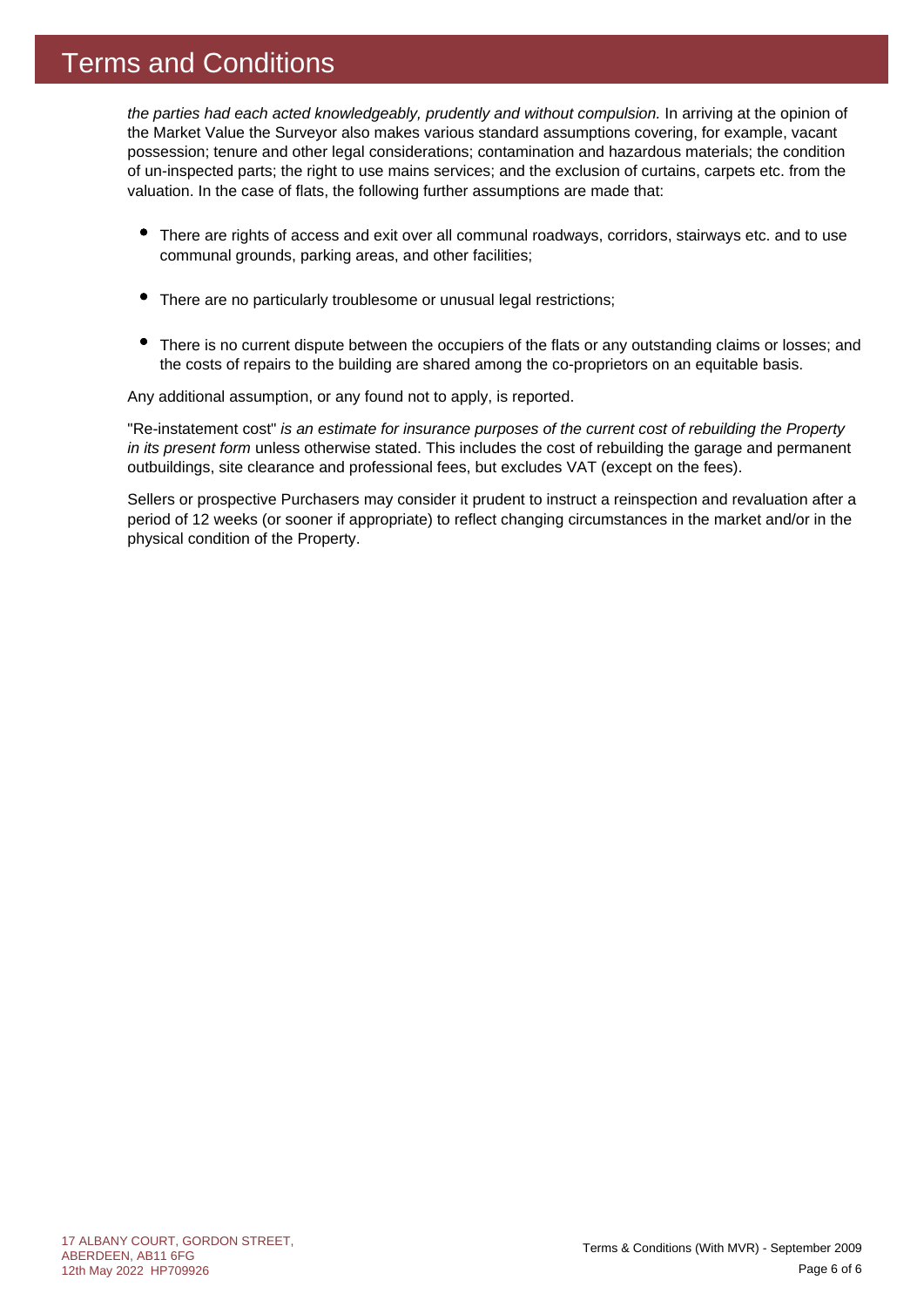#### **1. Information and scope of inspection**

This section tells you about the type, accommodation, neighbourhood, age and construction of the property. It also tells you about the extent of the inspection and highlights anything that the surveyor could not inspect.

All references to visual inspection refer to an inspection from within the property without moving any obstructions and externally from ground level within the site and adjoining public areas. Any references to left or right in a description of the exterior of the property refer to the view of someone standing facing that part of the property from the outside.

The inspection is carried out without causing damage to the building or its contents and without endangering the occupiers or the surveyor. Heavy furniture, stored items and insulation are not moved. Unless identified in the report the surveyor will assume that no harmful or hazardous materials or techniques have been used in the construction. The presence or possible consequences of any site contamination will not be researched.

Services such as TV/cable connection, internet connection, swimming pools and other leisure facilities etc. will not be inspected or reported on.

| <b>Description</b> | Purpose built first floor flat in a terraced four storey block containing<br>seven flats. |
|--------------------|-------------------------------------------------------------------------------------------|
|                    |                                                                                           |
| Accommodation      | FIRST FLOOR - HALL, LIVING ROOM WITH KITCHEN OFF, TWO<br><b>BEDROOMS, BATHROOM.</b>       |

| Gross internal floor area (m <sup>2</sup> ) | 62, approximately. |
|---------------------------------------------|--------------------|
|                                             |                    |

| Neighbourhood and location | The property is located within the heart of Aberdeen city centre in a<br>mixed commercial/residential neighbourhood. Locally, there is a<br>good range of shopping, educational and social facilities and public<br>transport links. |
|----------------------------|--------------------------------------------------------------------------------------------------------------------------------------------------------------------------------------------------------------------------------------|
|                            |                                                                                                                                                                                                                                      |

| Age     | Built circa 1986. |
|---------|-------------------|
|         |                   |
| Weather | Overcast but dry. |

| Roofing including roof space | Sloping roofs were visually inspected with the aid of<br>binoculars where appropriate.                                                                                 |
|------------------------------|------------------------------------------------------------------------------------------------------------------------------------------------------------------------|
|                              | Flat roofs were visually inspected from vantage points within<br>the property and where safe and reasonable to do so from a<br>3m ladder externally.                   |
|                              | Roof spaces were visually inspected and were entered where<br>there was safe and reasonable access, normally defined as<br>being from a 3m ladder within the property. |
|                              | If this is not possible, then physical access to the roof space<br>may be taken by other means if the Surveyor deems it safe<br>and reasonable to do so.               |
|                              | The main roof is a pitched mansard style frame clad with tiles.<br>There is a velux double glazed rooflight and valley gutters are                                     |
|                              |                                                                                                                                                                        |

**Chimney stacks** None.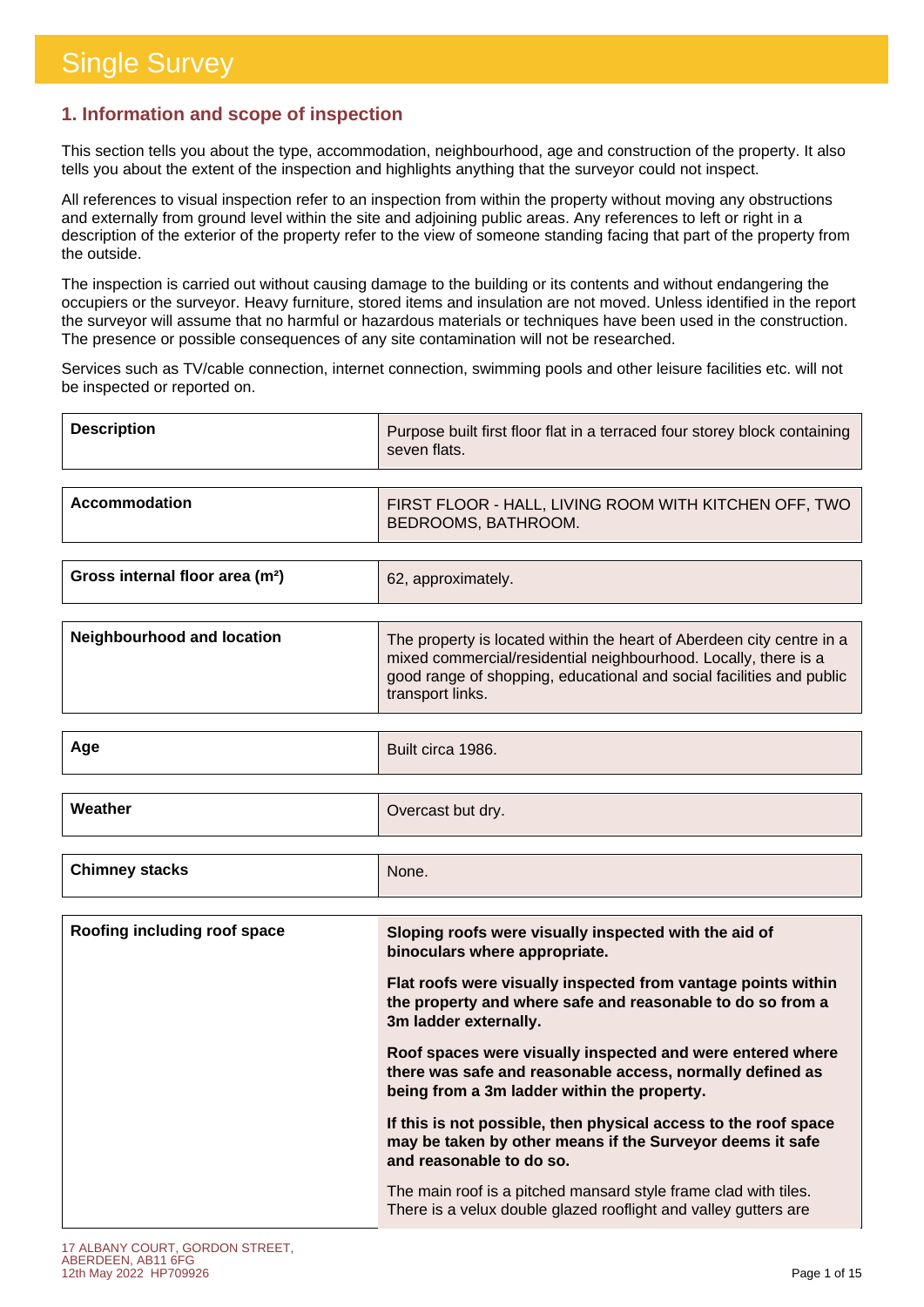| Roofing including roof space | metal lined.                                                                                                                                                                                                                                                                                                                                          |
|------------------------------|-------------------------------------------------------------------------------------------------------------------------------------------------------------------------------------------------------------------------------------------------------------------------------------------------------------------------------------------------------|
|                              | The inspection of the east facing elevation was limited due to the<br>built up nature of the surrounding area.                                                                                                                                                                                                                                        |
|                              | ROOF SPACE: Accessed from the hatch at the top of the<br>communal stairwell. A restricted head and shoulders inspection<br>was carried out due to the constraints of the space. There are<br>blockwork firewalls and insulation wool at ceiling joist level. There<br>are cold water supply tanks. The roof is a timber frame with timber<br>sarking. |
|                              |                                                                                                                                                                                                                                                                                                                                                       |

| <b>Rainwater fittings</b> | Visually inspected with the aid of binoculars where<br>appropriate. |
|---------------------------|---------------------------------------------------------------------|
|                           | Round and half round PVC sections.                                  |

| <b>Main walls</b> | Visually inspected with the aid of binoculars where<br>appropriate.                                           |
|-------------------|---------------------------------------------------------------------------------------------------------------|
|                   | Foundations and concealed parts were not exposed or<br>inspected.                                             |
|                   | The main walls are cavity concrete block construction mostly<br>roughcast externally, part pointed blockwork. |

| Windows, external doors and joinery | Internal and external doors were opened and closed where<br>keys were available. |
|-------------------------------------|----------------------------------------------------------------------------------|
|                                     | Random windows were opened and closed where possible.                            |
|                                     | Doors and windows were not forced open.                                          |
|                                     | Windows are timber casement type, double glazed.                                 |
|                                     | The front door is flush timber.                                                  |

| Paint finishes. | <b>External decorations</b> | <b>Visually inspected.</b> |
|-----------------|-----------------------------|----------------------------|
|                 |                             |                            |

| <b>Conservatories / porches</b> | None. |  |
|---------------------------------|-------|--|
|                                 |       |  |

| <b>Communal areas</b> | Circulation areas visually inspected.                                                                                                                                             |
|-----------------------|-----------------------------------------------------------------------------------------------------------------------------------------------------------------------------------|
|                       | A security door entry system gives access to the communal hall<br>and stairwell. The staircase is concrete and walls and ceilings are<br>plastered. Timber double glazed windows. |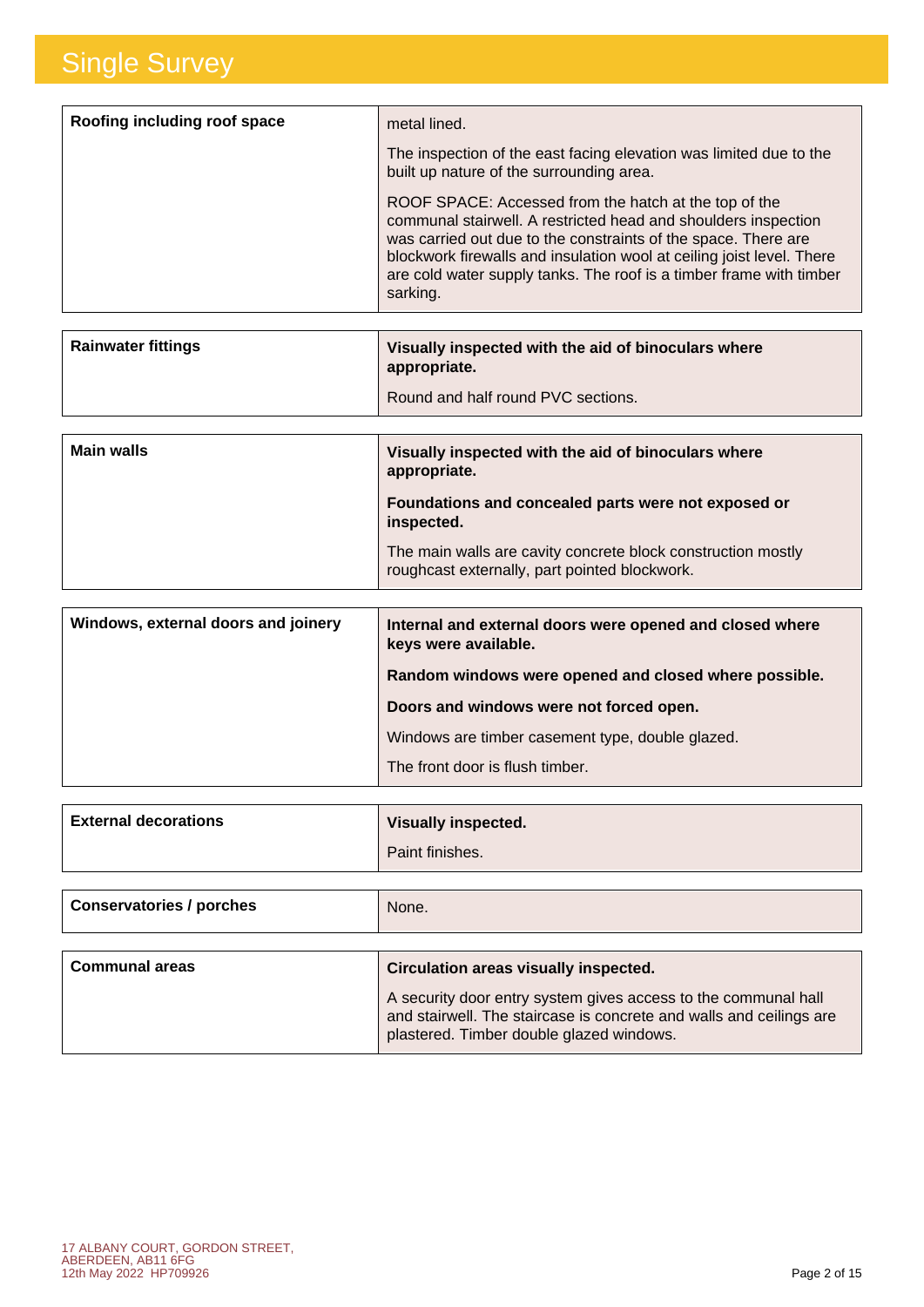| <b>Garages and permanent outbuildings</b> | There are no garages or permanent outbuildings.                                                                                                                                                                           |
|-------------------------------------------|---------------------------------------------------------------------------------------------------------------------------------------------------------------------------------------------------------------------------|
|                                           |                                                                                                                                                                                                                           |
| <b>Outside areas and boundaries</b>       | <b>Visually inspected.</b>                                                                                                                                                                                                |
|                                           | The property forms part of a courtyard style development with most<br>of the curtilage laid out as allocated parking. The seller has<br>confirmed there is an allocated space. Site boundaries are of<br>masonry walling. |
|                                           |                                                                                                                                                                                                                           |
| <b>Ceilings</b>                           | Visually inspected from floor level.                                                                                                                                                                                      |
|                                           | Plasterboard lined for most with a composite panel ceiling in the<br>bathroom.                                                                                                                                            |

| Internal walls | Visually inspected from floor level.                                                             |
|----------------|--------------------------------------------------------------------------------------------------|
|                | Using a moisture meter, walls were randomly tested for<br>dampness where considered appropriate. |
|                | Plasterboard lined with some tiled finishes.                                                     |

| <b>Floors including sub floors</b> | Surfaces of exposed floors were visually inspected. No<br>carpets or floor coverings were lifted.                                                                                                                                                          |
|------------------------------------|------------------------------------------------------------------------------------------------------------------------------------------------------------------------------------------------------------------------------------------------------------|
|                                    | Sub-floor areas were inspected only to the extent visible from<br>a readily accessible and unfixed hatch by way of an inverted<br>"head and shoulders" inspection at the access point.                                                                     |
|                                    | Physical access to the sub floor area may be taken if the<br>Surveyor deems it is safe and reasonable to do so, and<br>subject to a minimum clearance of 1m between the underside<br>of floor joists and the solum as determined from the access<br>hatch. |
|                                    | Flooring is of chipboard sheeting. Floors are covered throughout<br>and no sub-floor inspection is possible.                                                                                                                                               |

| Internal joinery and kitchen fittings | Built-in cupboards were looked into but no stored items were<br>moved.                                   |
|---------------------------------------|----------------------------------------------------------------------------------------------------------|
|                                       | Kitchen units were visually inspected excluding appliances.                                              |
|                                       | Internal doors are glazed timber and flush timber designs. Skirtings<br>are timber.                      |
|                                       | The kitchen is fitted with a range of base and wall cupboard units,<br>stainless steel sink and drainer. |
|                                       | There is a hallway cupboard and mirrored wardrobes in the<br>bedrooms.                                   |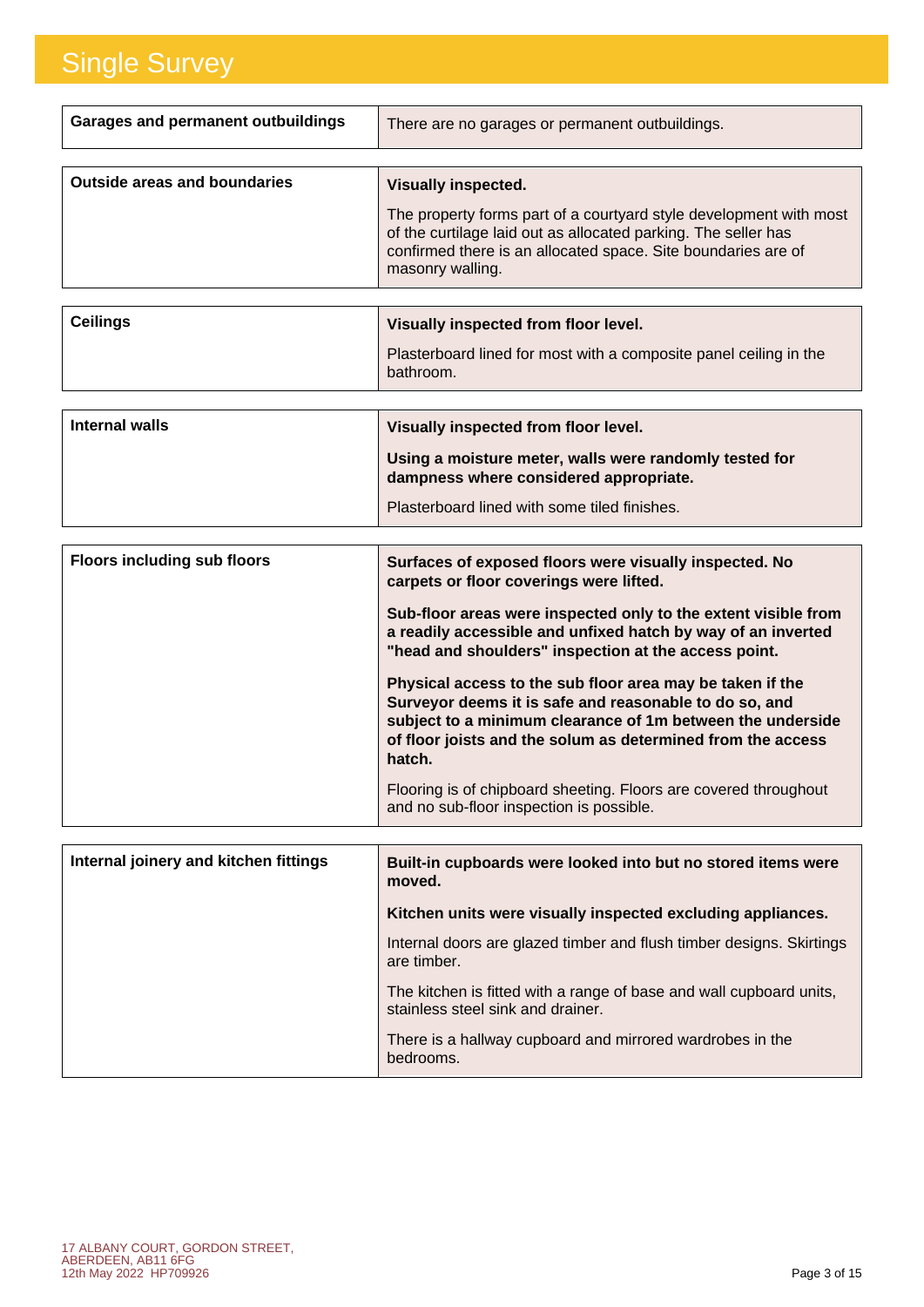| <b>Chimney breasts and fireplaces</b> | <b>Visually inspected.</b>                                                      |
|---------------------------------------|---------------------------------------------------------------------------------|
|                                       | No testing of the flues or fittings was carried out.                            |
|                                       | On the living room party wall is an electric convector heater with<br>surround. |

| Internal decorations | <b>Visually inspected.</b>    |
|----------------------|-------------------------------|
|                      | Paint and wallpaper finishes. |

| <b>Cellars</b> | None. |
|----------------|-------|
|----------------|-------|

| <b>Electricity</b> | Accessible parts of the wiring were visually inspected without<br>removing fittings. No tests whatsoever were carried out to the<br>system or appliances. Visual inspection does not assess any<br>services to make sure they work properly and efficiently and<br>meet modern standards. If any services are turned off, the<br>surveyor will state that in the report and will not turn them on. |
|--------------------|----------------------------------------------------------------------------------------------------------------------------------------------------------------------------------------------------------------------------------------------------------------------------------------------------------------------------------------------------------------------------------------------------|
|                    | Mains supply. The circuit breaker consumer unit is located in the<br>hallway cupboard. There are 13 amp sockets.                                                                                                                                                                                                                                                                                   |

| Gas | Accessible parts of the system were visually inspected<br>without removing fittings. No tests whatsoever were carried<br>out to the system or appliances. Visual inspection does not<br>assess any services to make sure they work properly and<br>efficiently and meet modern standards. If any services are<br>turned off, the surveyor will state that in the report and will<br>not turn them on. |
|-----|-------------------------------------------------------------------------------------------------------------------------------------------------------------------------------------------------------------------------------------------------------------------------------------------------------------------------------------------------------------------------------------------------------|
|     | Mains supply.                                                                                                                                                                                                                                                                                                                                                                                         |

| Visual inspection of the accessible pipework, water tanks,<br>cylinders and fittings without removing any insulation. |
|-----------------------------------------------------------------------------------------------------------------------|
| No tests whatsoever were carried out to the system or<br>appliances.                                                  |
| Mains water supply. The visible pipework is of copper and PVC.                                                        |
| BATHROOM: White three piece suite comprising metal bath with<br>electric shower over, sink unit and toilet.           |
|                                                                                                                       |

| <b>Heating and hot water</b> | Accessible parts of the system were visually inspected apart<br>from communal systems, which were not inspected.<br>No tests whatsoever were carried out to the system or<br>appliances.                                                                                                                          |
|------------------------------|-------------------------------------------------------------------------------------------------------------------------------------------------------------------------------------------------------------------------------------------------------------------------------------------------------------------|
|                              | Central heating is from a gas fired Baxi condensing system boiler<br>wall mounted in the kitchen. The boiler serves a series of metal<br>radiators and also provides hot water. Hot water is supplemented<br>by a foam lagged copper cylinder with electric immersion heater,<br>located in the hallway cupboard. |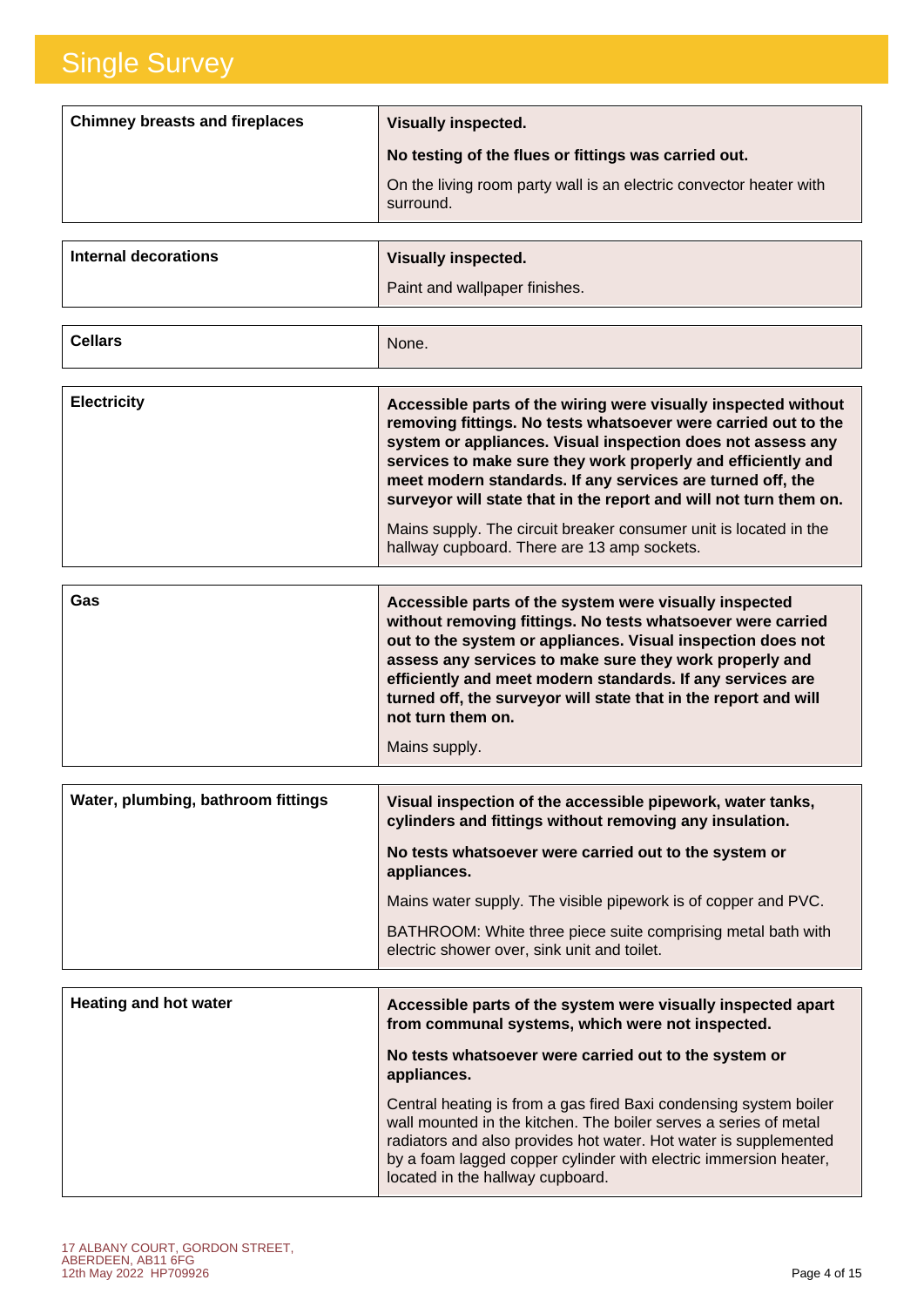| <b>Drainage</b>                | Drainage covers etc were not lifted.                                                                                                                                                                                                                                                                                                                                                                                           |
|--------------------------------|--------------------------------------------------------------------------------------------------------------------------------------------------------------------------------------------------------------------------------------------------------------------------------------------------------------------------------------------------------------------------------------------------------------------------------|
|                                | Neither drains nor drainage systems were tested.                                                                                                                                                                                                                                                                                                                                                                               |
|                                | Main sewer.                                                                                                                                                                                                                                                                                                                                                                                                                    |
|                                |                                                                                                                                                                                                                                                                                                                                                                                                                                |
| Fire, smoke and burglar alarms | <b>Visually inspected.</b>                                                                                                                                                                                                                                                                                                                                                                                                     |
|                                | No tests whatsoever were carried out to the system or<br>appliances.                                                                                                                                                                                                                                                                                                                                                           |
|                                | Smoke detection is fitted.                                                                                                                                                                                                                                                                                                                                                                                                     |
|                                | Legislation by the Scottish Government, which took effect from<br>February 2022, requires all residential properties to have a system<br>of inter-linked smoke alarms and heat detectors. Carbon monoxide<br>detectors are also required where appropriate. Purchasers should<br>appraise themselves of the requirements of this legislation, and<br>engage with appropriately accredited contractors to ensure<br>compliance. |

| Any additional limits to inspection | For flats / maisonettes                                                                                                                                                                                                                                                                                                                                            |
|-------------------------------------|--------------------------------------------------------------------------------------------------------------------------------------------------------------------------------------------------------------------------------------------------------------------------------------------------------------------------------------------------------------------|
|                                     | Only the subject flat and internal communal areas giving<br>access to the flat were inspected.                                                                                                                                                                                                                                                                     |
|                                     | If the roof space or under-building / basement is communal,<br>reasonable and safe access is not always possible. If no<br>inspection was possible, this will be stated. If no inspection<br>was possible, the surveyor will assume that there are no<br>defects that will have a material effect on the valuation.                                                |
|                                     | The building containing the flat, including any external<br>communal areas, was visually inspected only to the extent<br>that the surveyor is able to give an opinion on the general<br>condition and standard of maintenance.                                                                                                                                     |
|                                     | The property was occupied, furnished and floors were covered.                                                                                                                                                                                                                                                                                                      |
|                                     | Parts of the property, which are covered, unexposed or<br>inaccessible, cannot be guaranteed to be free from defect.                                                                                                                                                                                                                                               |
|                                     | I have not carried out an inspection for Japanese Knotweed and<br>unless otherwise stated, for the purposes of the valuation I have<br>assumed that there is no Japanese Knotweed or other invasive<br>plants within the boundaries of the property or in neighbouring<br>properties.                                                                              |
|                                     | The report does not include an asbestos inspection. However<br>asbestos was widely used in the building industry until around<br>2000, when it became a banned substance. If the possibility of<br>asbestos based products has been reported within the limitations<br>of the inspection and you have concerns you should engage a<br>qualified asbestos surveyor. |
|                                     | Random testing for dampness was undertaken internally with the<br>use of a moisture meter where accessible and considered<br>appropriate.                                                                                                                                                                                                                          |
|                                     | Concealed areas beneath and around bath/shower trays were not<br>visible. Water spillage in these areas can often be discovered<br>unexpectedly with resultant damage to concealed parts of the<br>fabric.                                                                                                                                                         |
|                                     |                                                                                                                                                                                                                                                                                                                                                                    |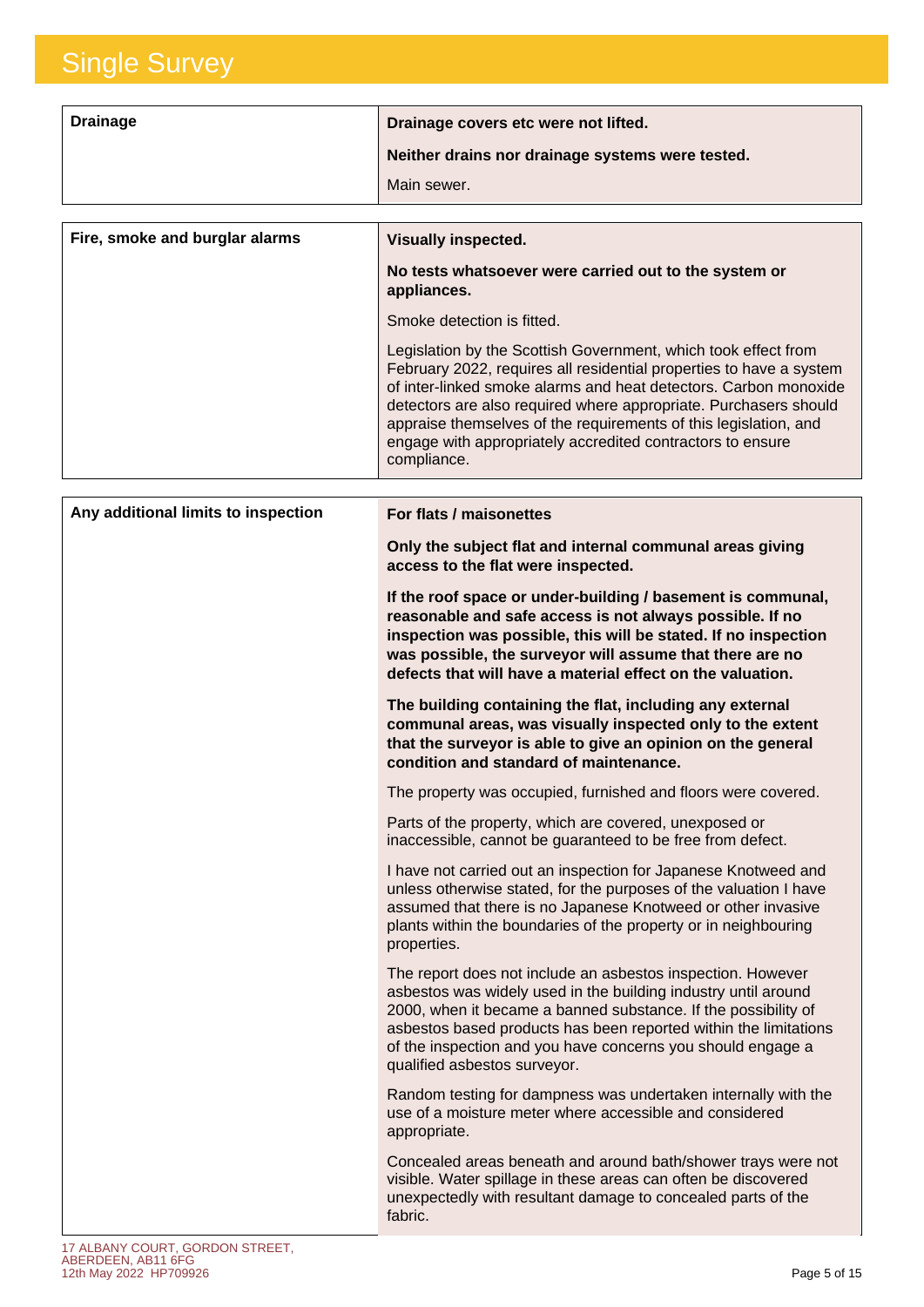| Any additional limits to inspection | The inspection is not a fire or life safety risk assessment and<br>should not be relied on as a risk assessment inspection. Further<br>advice should be sought if a specific risk assessment of the<br>property and building that it forms part of is required.                                                                                                    |
|-------------------------------------|--------------------------------------------------------------------------------------------------------------------------------------------------------------------------------------------------------------------------------------------------------------------------------------------------------------------------------------------------------------------|
|                                     | Where repairs are required at height compliance with Health and<br>Safety legislation often requires the use of scaffolding which can<br>significantly impact on the cost of repair. Pricing repairs is out with<br>the remit of this report but it would be prudent to consider costs<br>and budgeting before offering. The various trades can advise<br>further. |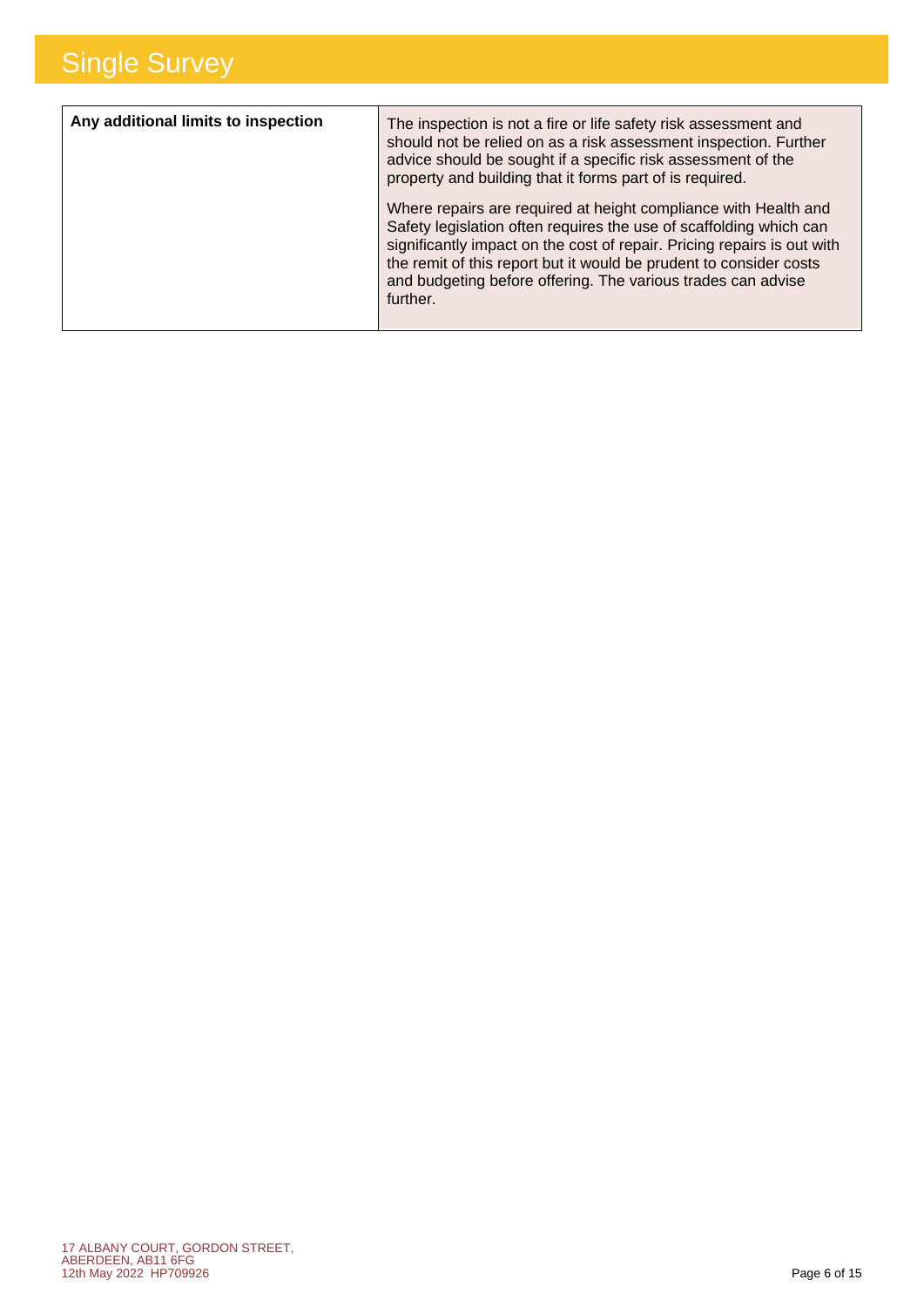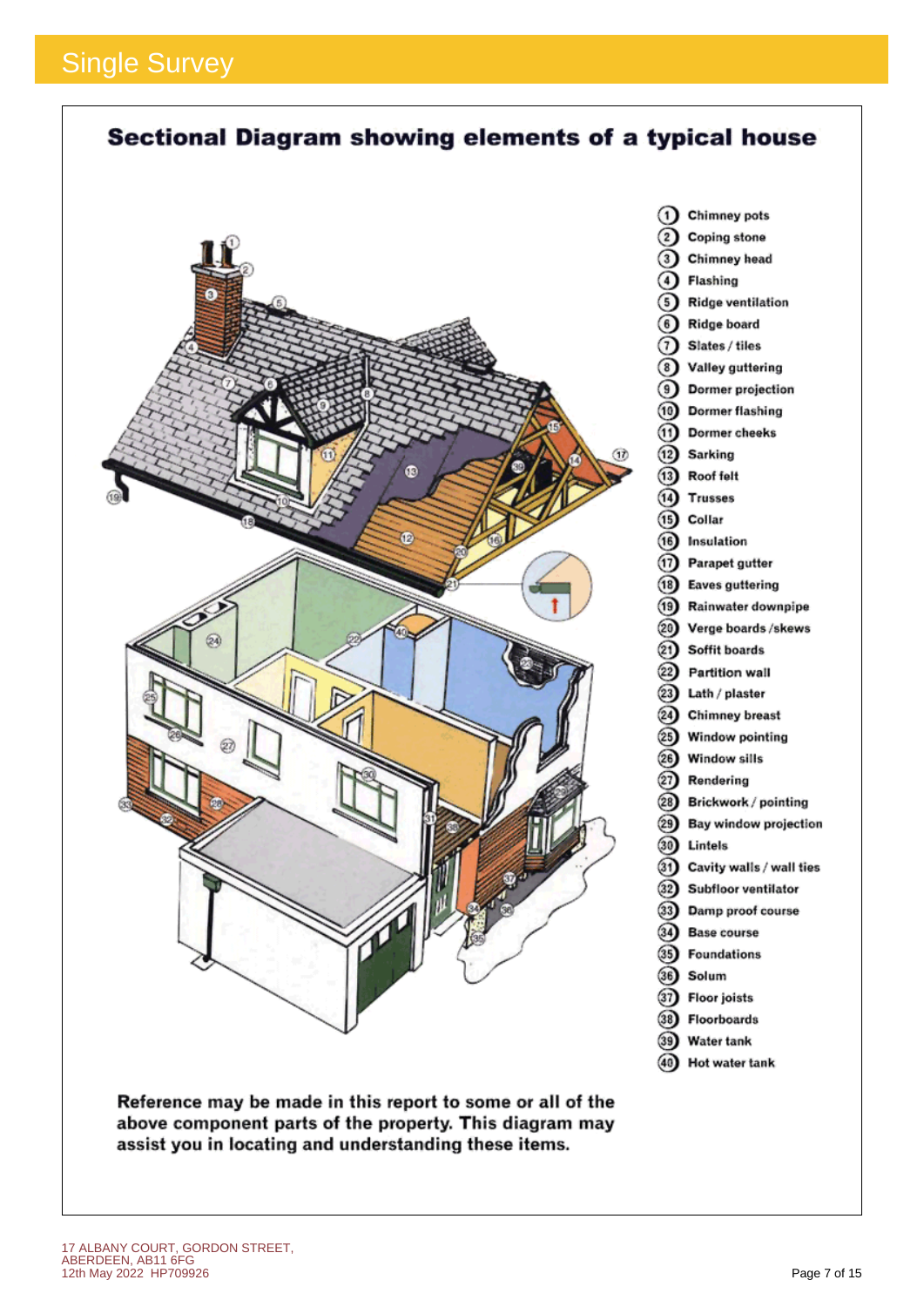#### **2. Condition**

This section identifies problems and tells you about the urgency of any repairs by using one of the following three categories:

| <b>Category 3</b>                                                                                                                                                                                                       | <b>Category 2</b>                                                                         | <b>Category 1</b>                           |
|-------------------------------------------------------------------------------------------------------------------------------------------------------------------------------------------------------------------------|-------------------------------------------------------------------------------------------|---------------------------------------------|
| Urgent repairs or replacement are<br>needed now. Failure to deal with<br>them may cause problems to other<br>parts of the property or cause a<br>safety hazard. Estimates for repairs<br>or replacement are needed now. | Repairs or replacement requiring<br>future attention, but estimates are<br>still advised. | No immediate action or repair is<br>needed. |

| <b>Structural movement</b> |                                            |
|----------------------------|--------------------------------------------|
| <b>Repair category</b>     |                                            |
| <b>Notes</b>               | No evidence of significant movement noted. |

| Dampness, rot and infestation |                                                          |
|-------------------------------|----------------------------------------------------------|
| <b>Repair category</b>        |                                                          |
| <b>Notes</b>                  | No evidence of significant dampness, rot or infestation. |

| <b>Chimney stacks</b>  |                          |
|------------------------|--------------------------|
| <b>Repair category</b> | $\overline{\phantom{a}}$ |
| <b>Notes</b>           | N/A                      |

| Roofing including roof space |                                                                                                                                                                              |
|------------------------------|------------------------------------------------------------------------------------------------------------------------------------------------------------------------------|
| <b>Repair category</b>       |                                                                                                                                                                              |
| <b>Notes</b>                 | Some weathering noted to roof tiles. The view of the front elevation could not be<br>seen due to the constraints of the site and built up nature of the surrounding<br>area. |

| <b>Rainwater fittings</b> |                                                                                                                                                                      |
|---------------------------|----------------------------------------------------------------------------------------------------------------------------------------------------------------------|
| <b>Repair category</b>    |                                                                                                                                                                      |
| <b>Notes</b>              | Vegetation is protruding from guttering on the front and rear. The efficiency of<br>rainwater goods can be tested during and after a period of significant rainfall. |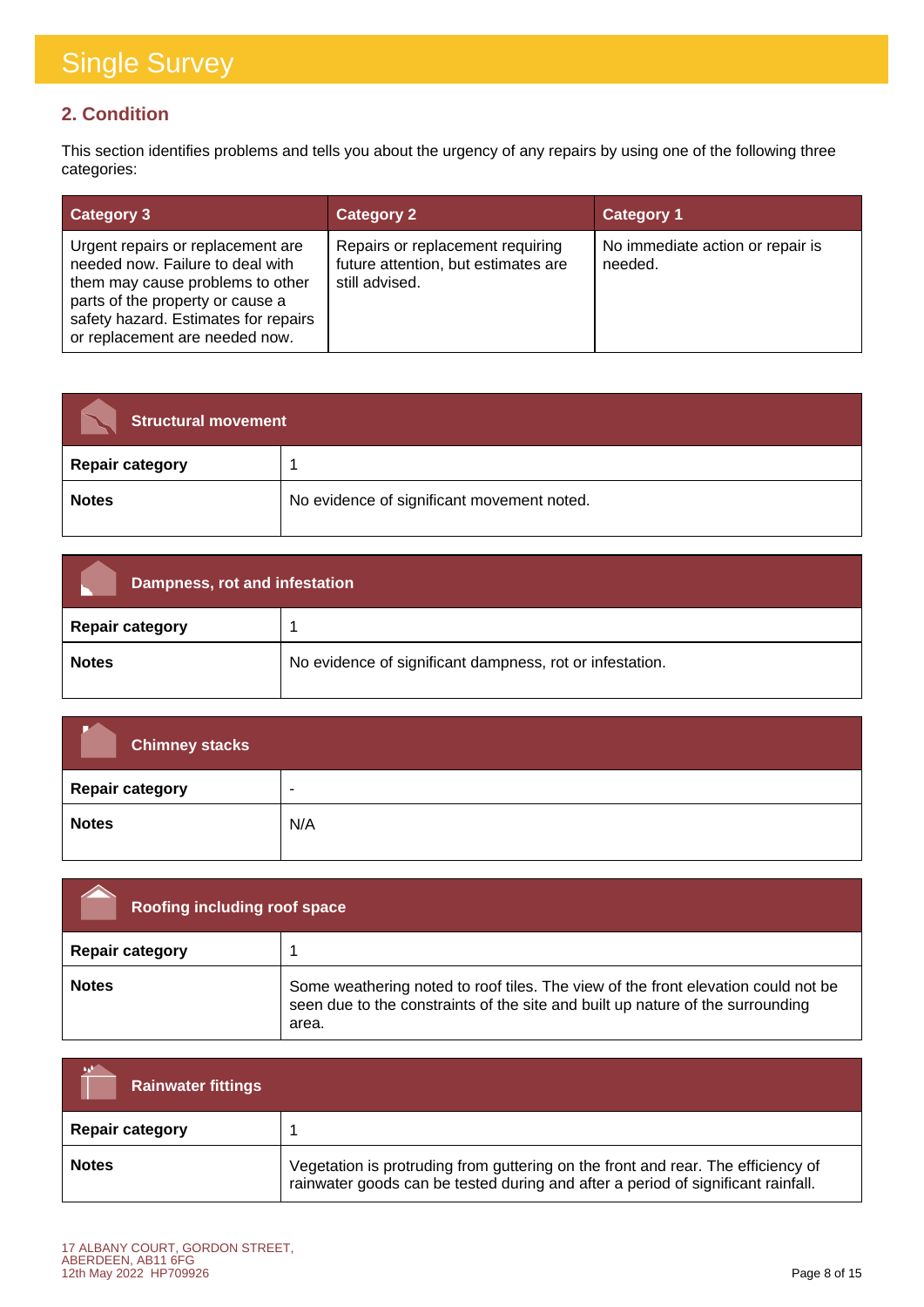| <b>Main walls</b>      |                                 |
|------------------------|---------------------------------|
| <b>Repair category</b> |                                 |
| <b>Notes</b>           | No significant defects evident. |

| Windows, external doors and joinery |                                                                               |
|-------------------------------------|-------------------------------------------------------------------------------|
| <b>Repair category</b>              |                                                                               |
| <b>Notes</b>                        | Windows are original to the property and display some signs of wear and tear. |

| <b>External decorations</b> |                                                                   |
|-----------------------------|-------------------------------------------------------------------|
| <b>Repair category</b>      |                                                                   |
| <b>Notes</b>                | Weathering to external paintwork with exposed underlying timbers. |

| <b>Conservatories/porches</b><br>画 |     |
|------------------------------------|-----|
| <b>Repair category</b>             | -   |
| <b>Notes</b>                       | N/A |

| Communal areas<br>dist |                                 |
|------------------------|---------------------------------|
| <b>Repair category</b> |                                 |
| <b>Notes</b>           | No significant defects evident. |

| <b>Garages and permanent outbuildings</b><br><b>VUHIIIII</b> |     |
|--------------------------------------------------------------|-----|
| <b>Repair category</b>                                       | -   |
| <b>Notes</b>                                                 | N/A |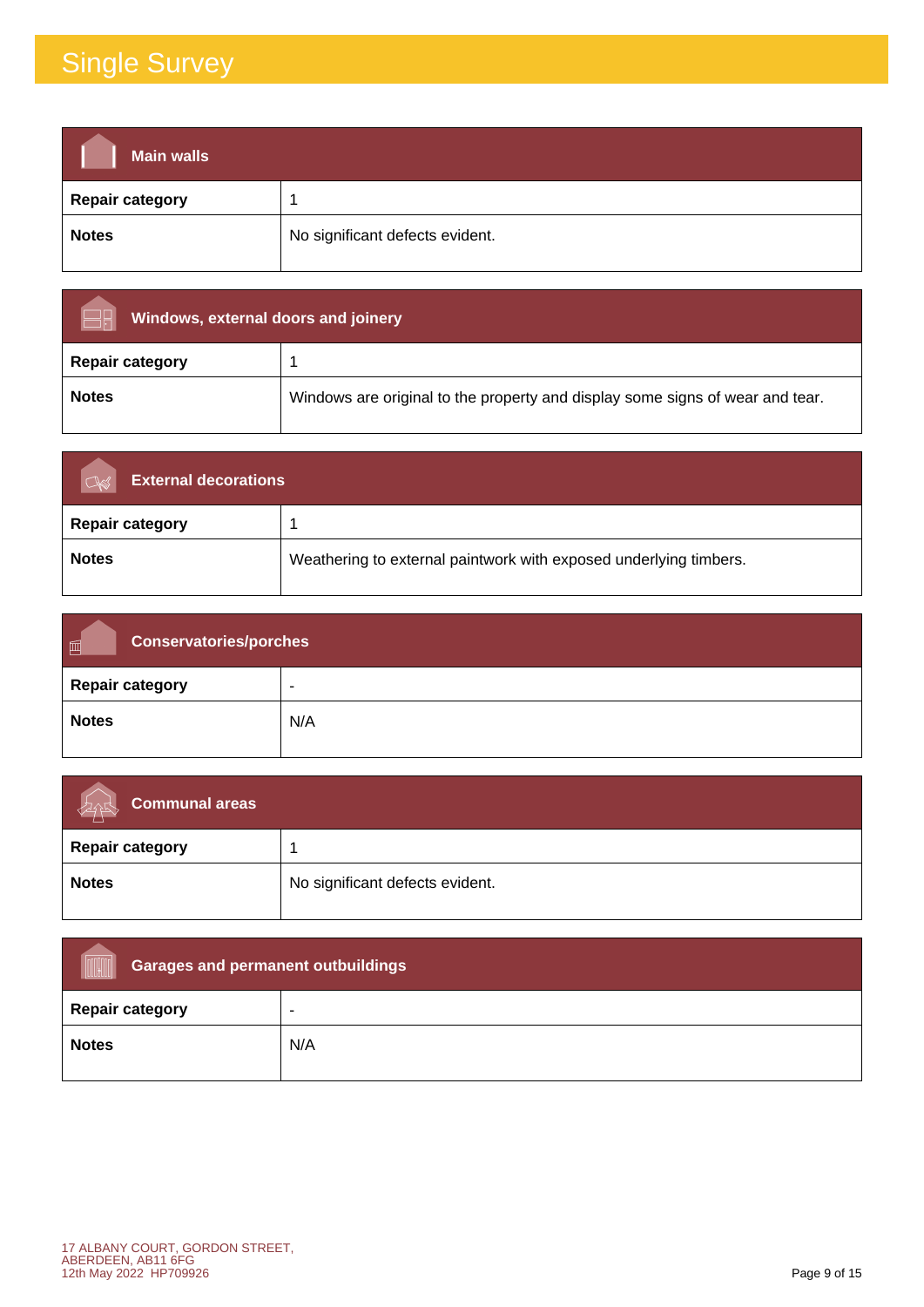| <b>Outside areas and boundaries</b><br><b>fi</b> llinn |                                 |
|--------------------------------------------------------|---------------------------------|
| <b>Repair category</b>                                 |                                 |
| <b>Notes</b>                                           | No significant defects evident. |

| <b>Ceilings</b>        |                                 |
|------------------------|---------------------------------|
| <b>Repair category</b> |                                 |
| <b>Notes</b>           | No significant defects evident. |

| <b>Internal walls</b>  |                                 |
|------------------------|---------------------------------|
| <b>Repair category</b> |                                 |
| <b>Notes</b>           | No significant defects evident. |

| <b>Floors including sub-floors</b> |                                 |
|------------------------------------|---------------------------------|
| <b>Repair category</b>             |                                 |
| <b>Notes</b>                       | No significant defects evident. |

| Internal joinery and kitchen fittings<br>män |                                 |
|----------------------------------------------|---------------------------------|
| <b>Repair category</b>                       |                                 |
| <b>Notes</b>                                 | No significant defects evident. |

| <b>Chimney breasts and fireplaces</b><br>$\Box$ |                                 |  |
|-------------------------------------------------|---------------------------------|--|
| <b>Repair category</b>                          |                                 |  |
| <b>Notes</b>                                    | No significant defects evident. |  |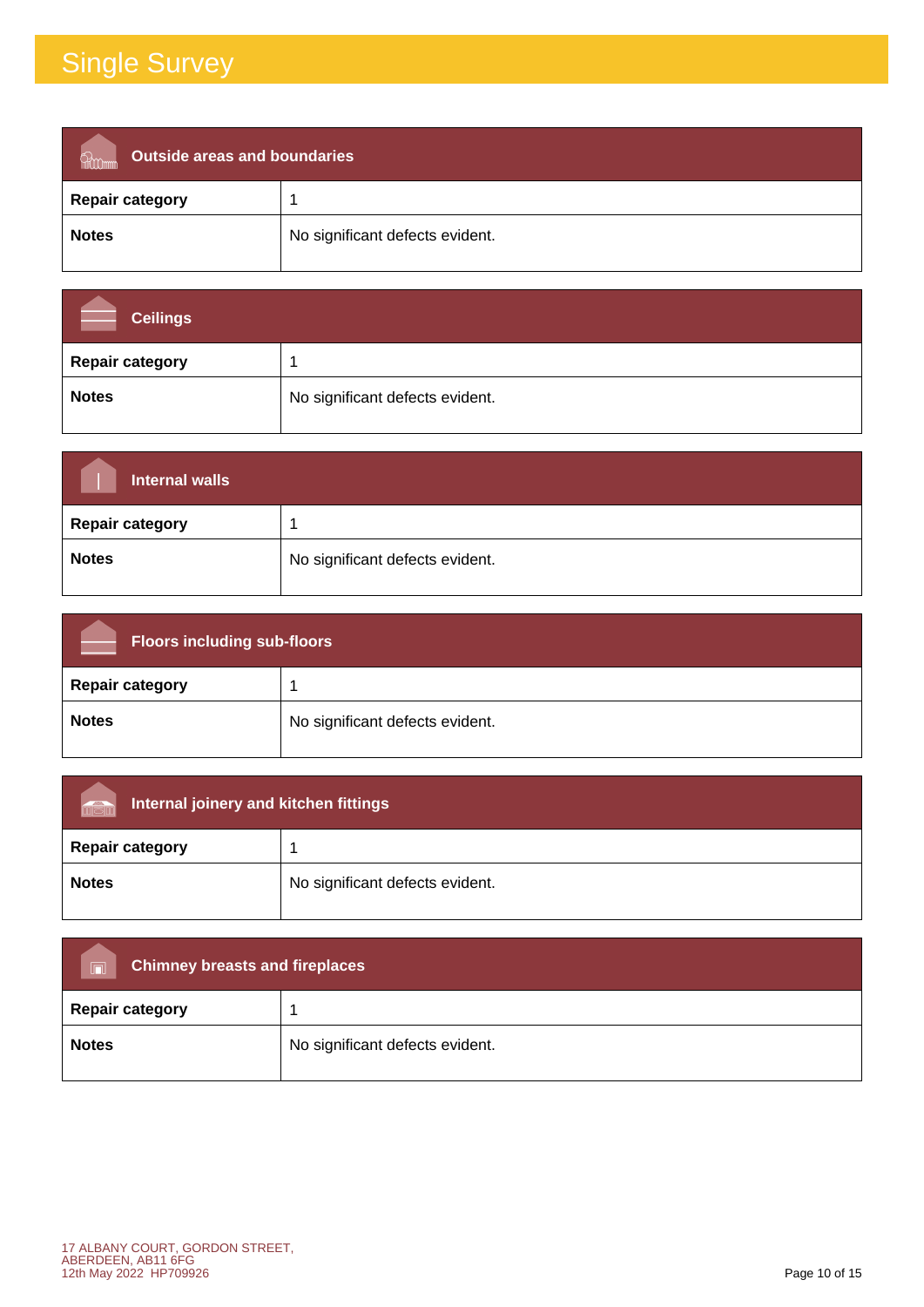| <b>Internal decorations</b><br>$\triangleright$ |                                 |  |
|-------------------------------------------------|---------------------------------|--|
| <b>Repair category</b>                          |                                 |  |
| <b>Notes</b>                                    | No significant defects evident. |  |

| <b>Cellars</b><br>$\overline{\phantom{a}}$ |                          |
|--------------------------------------------|--------------------------|
| <b>Repair category</b>                     | $\overline{\phantom{0}}$ |
| <b>Notes</b>                               | N/A                      |

| <b>Electricity</b>     |                                                                                                                                                                                                                                                                                                                                                                                                                              |  |
|------------------------|------------------------------------------------------------------------------------------------------------------------------------------------------------------------------------------------------------------------------------------------------------------------------------------------------------------------------------------------------------------------------------------------------------------------------|--|
| <b>Repair category</b> |                                                                                                                                                                                                                                                                                                                                                                                                                              |  |
| <b>Notes</b>           | It is recommended that all electrical installations be checked every five years or<br>on change of ownership to keep up to date with frequent changes in Safety<br>Regulations. Further advice will be available from a qualified NICEIC/ SELECT<br>registered Contractor. It should be appreciated that only recently constructed or<br>rewired properties will have installations which fully comply with IET regulations. |  |

| Gas                    |                                                                                                                                                                                                                                                                                   |
|------------------------|-----------------------------------------------------------------------------------------------------------------------------------------------------------------------------------------------------------------------------------------------------------------------------------|
| <b>Repair category</b> |                                                                                                                                                                                                                                                                                   |
| <b>Notes</b>           | Trade bodies governing gas installations currently advise that gas appliances<br>should be tested prior to change in occupancy and thereafter at least once a year<br>by a Gas Safe registered contractor. It is assumed that gas appliances comply<br>with relevant regulations. |

| Water, plumbing and bathroom fittings |                                                                                                                                                                                          |
|---------------------------------------|------------------------------------------------------------------------------------------------------------------------------------------------------------------------------------------|
| <b>Repair category</b>                |                                                                                                                                                                                          |
| <b>Notes</b>                          | Wet area seals require regular attention in order to prevent seepage. The removal<br>of fittings and floor coverings can reveal hidden defects which were not obvious<br>on the surface. |

| <b>THE TELEVISION</b><br><b>Heating and hot water</b> |                                                                                                                  |  |
|-------------------------------------------------------|------------------------------------------------------------------------------------------------------------------|--|
| <b>Repair category</b>                                |                                                                                                                  |  |
| <b>Notes</b>                                          | It is normal for purchasers to have heating and hot water systems checked<br>immediately upon taking occupation. |  |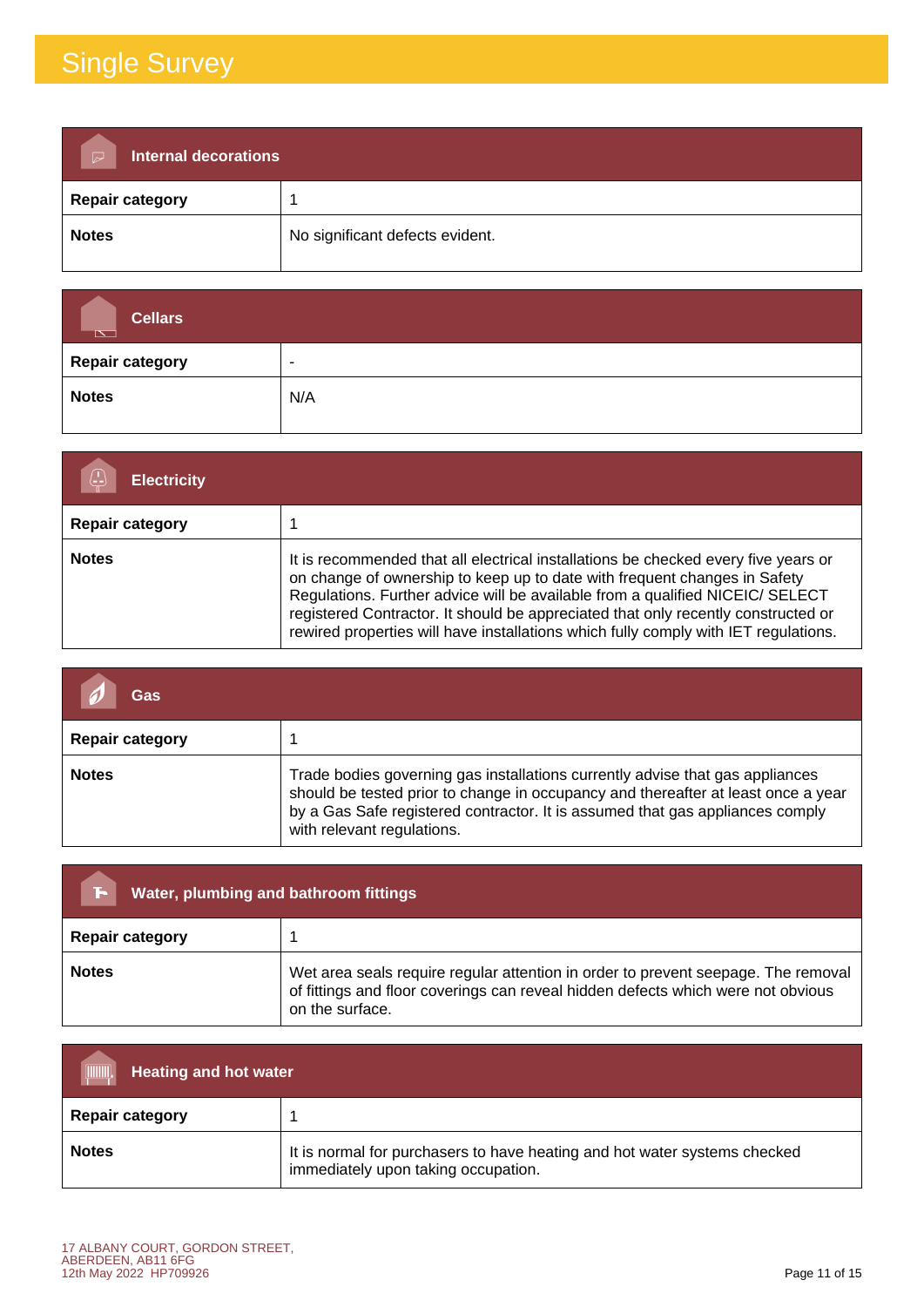| <b>Drainage</b>        |                                 |
|------------------------|---------------------------------|
| <b>Repair category</b> |                                 |
| <b>Notes</b>           | No significant defects evident. |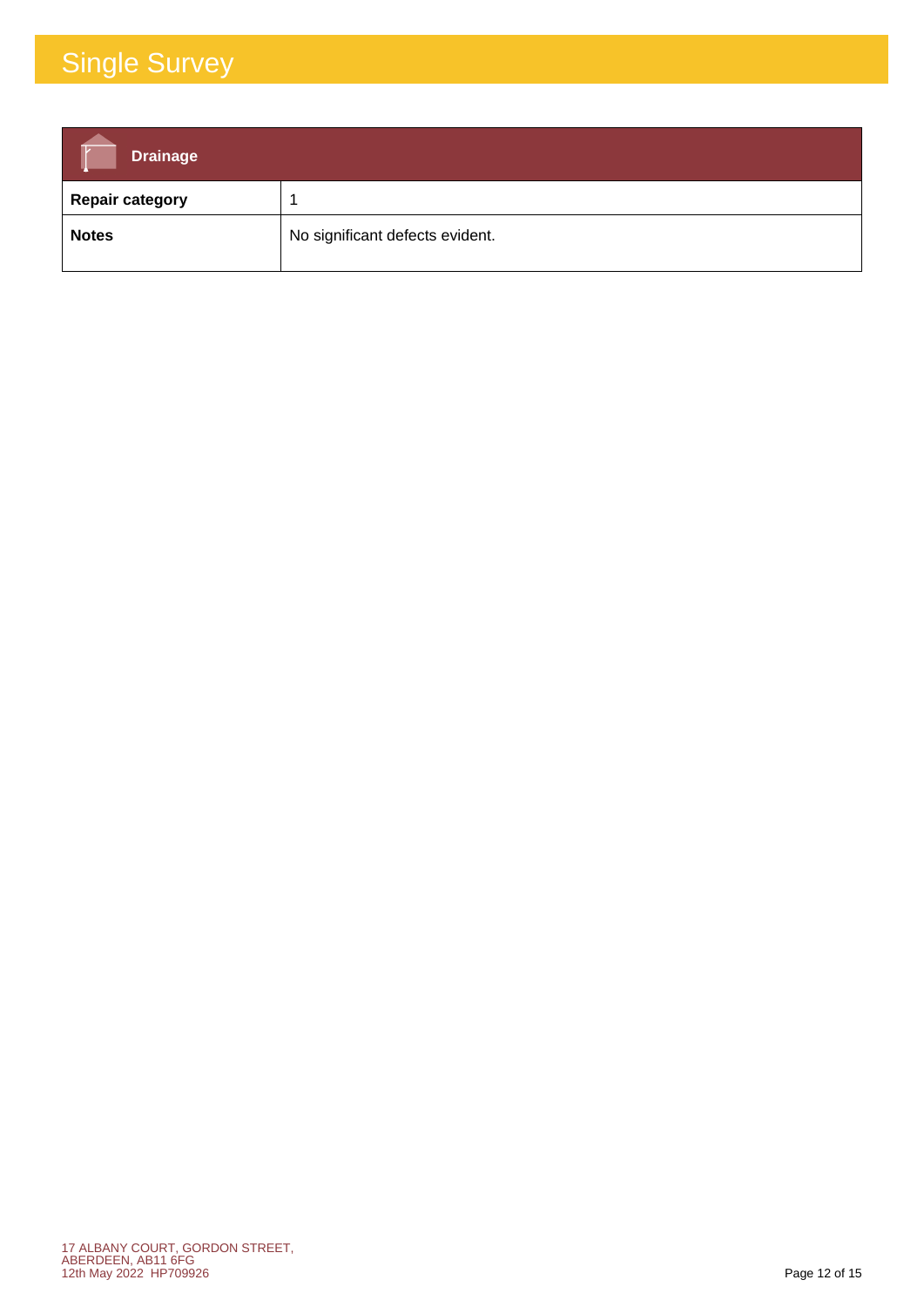Set out below is a summary of the condition of the property which is provided for reference only. You should refer to the previous comments for detailed information.

| Structural movement                   | 1 |
|---------------------------------------|---|
| Dampness, rot and infestation         | 1 |
| Chimney stacks                        |   |
| Roofing including roof space          | 1 |
| Rainwater fittings                    | 1 |
| Main walls                            | 1 |
| Windows, external doors and joinery   | 1 |
| <b>External decorations</b>           | 1 |
| Conservatories/porches                |   |
| Communal areas                        | 1 |
| Garages and permanent outbuildings    |   |
| Outside areas and boundaries          | 1 |
| Ceilings                              | 1 |
| Internal walls                        | 1 |
| Floors including sub-floors           | 1 |
| Internal joinery and kitchen fittings | 1 |
| Chimney breasts and fireplaces        | 1 |
| Internal decorations                  | 1 |
| Cellars                               |   |
| Electricity                           | 1 |
| Gas                                   | 1 |
| Water, plumbing and bathroom fittings | 1 |
| Heating and hot water                 | 1 |
| Drainage                              | 1 |

#### **Category 3**

Urgent repairs or replacement are needed now. Failure to deal with them may cause problems to other parts of the property or cause a safety hazard. Estimates for repairs or replacement are needed now.

#### **Category 2**

Repairs or replacement requiring future attention, but estimates are still advised.

#### **Category 1**

No immediate action or repair is needed.

#### **Remember**

The cost of repairs may influence the amount someone is prepared to pay for the property. We recommend that relevant estimates and reports are obtained in your own name.

#### **Warning**

If left unattended, even for a relatively short period, Category 2 repairs can rapidly develop into more serious Category 3 repairs. The existence of Category 2 or Category 3 repairs may have an adverse effect on marketability, value and the sale price ultimately achieved for the property. This is particularly true during slow market conditions where the effect can be considerable.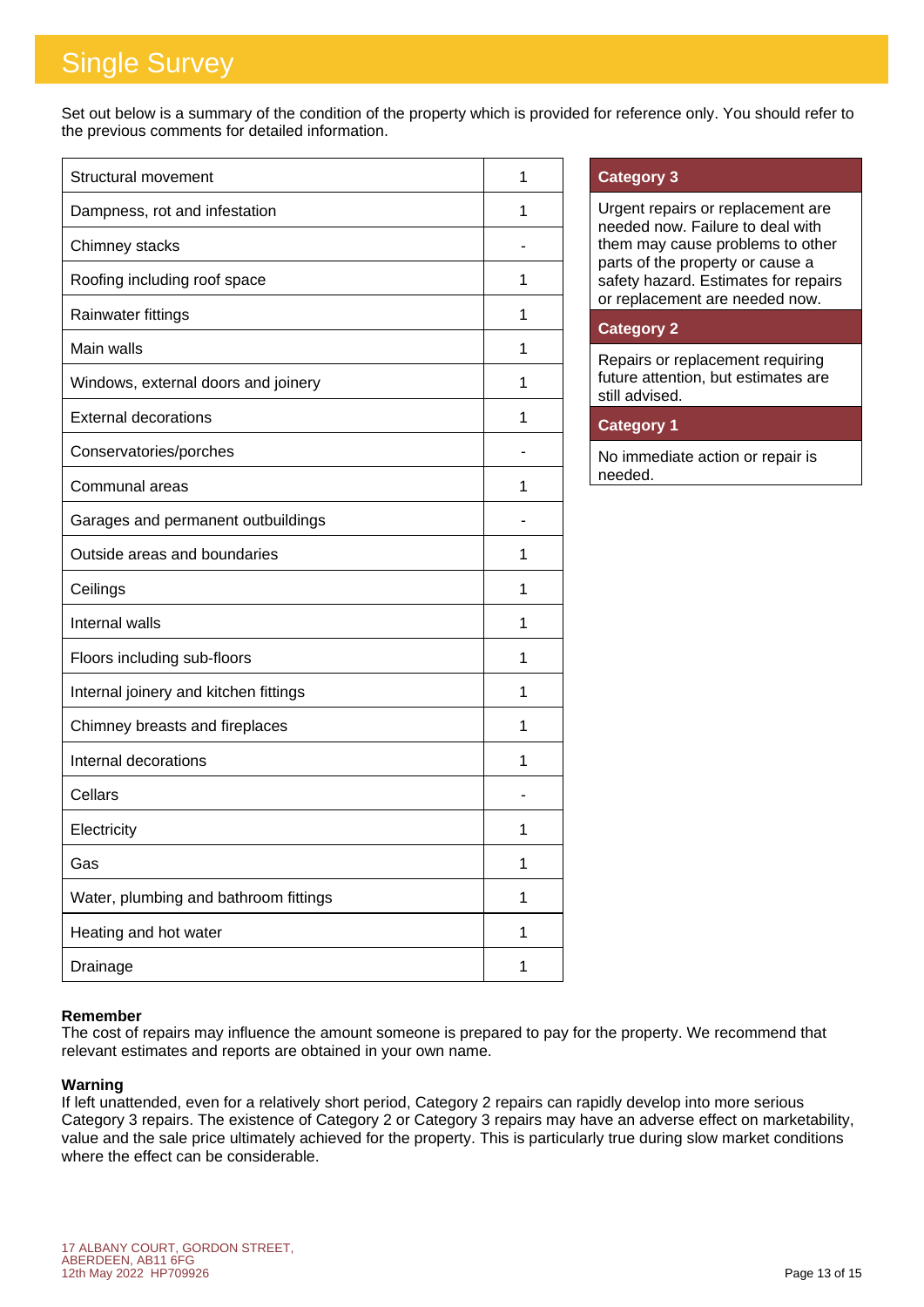#### **3. Accessibility information**

#### **Guidance notes on accessibility information**

*Three steps or fewer to a main entrance door of the property:*

In flatted developments the 'main entrance' would be the flat's own entrance door, not the external door to the communal stair. The 'three steps or fewer' are counted from external ground level to the flat's entrance door. Where a lift is present, the count is based on the number of steps climbed when using the lift.

#### *Unrestricted parking within 25 metres:*

For this purpose, 'Unrestricted parking' includes parking available by means of a parking permit. Restricted parking includes parking that is subject to parking restrictions, as indicated by the presence of solid yellow, red or white lines at the edge of the road or by a parking control sign, parking meters or other coin-operated machines.

| 1. Which floor(s) is the living accommodation on?                                      | First                                               |
|----------------------------------------------------------------------------------------|-----------------------------------------------------|
| 2. Are there three steps or fewer to a main entrance door of the property?             | No X<br>Yes                                         |
| 3. Is there a lift to the main entrance door of the property?                          | $No \mid X$<br>Yes                                  |
| 4. Are all door openings greater than 750mm?                                           | $No$ $X$<br>Yes                                     |
| 5. Is there a toilet on the same level as the living room and kitchen?                 | Yes <sub>l</sub><br>No l                            |
| 6. Is there a toilet on the same level as a bedroom?                                   | Yes <sub>l</sub><br>No.                             |
| 7. Are all rooms on the same level with no internal steps or stairs?                   | $\boldsymbol{\mathsf{X}}$<br>Yes <sub>l</sub><br>No |
| 8. Is there unrestricted parking within 25 metres of an entrance door to the building? | Yes <sub>l</sub><br>No.                             |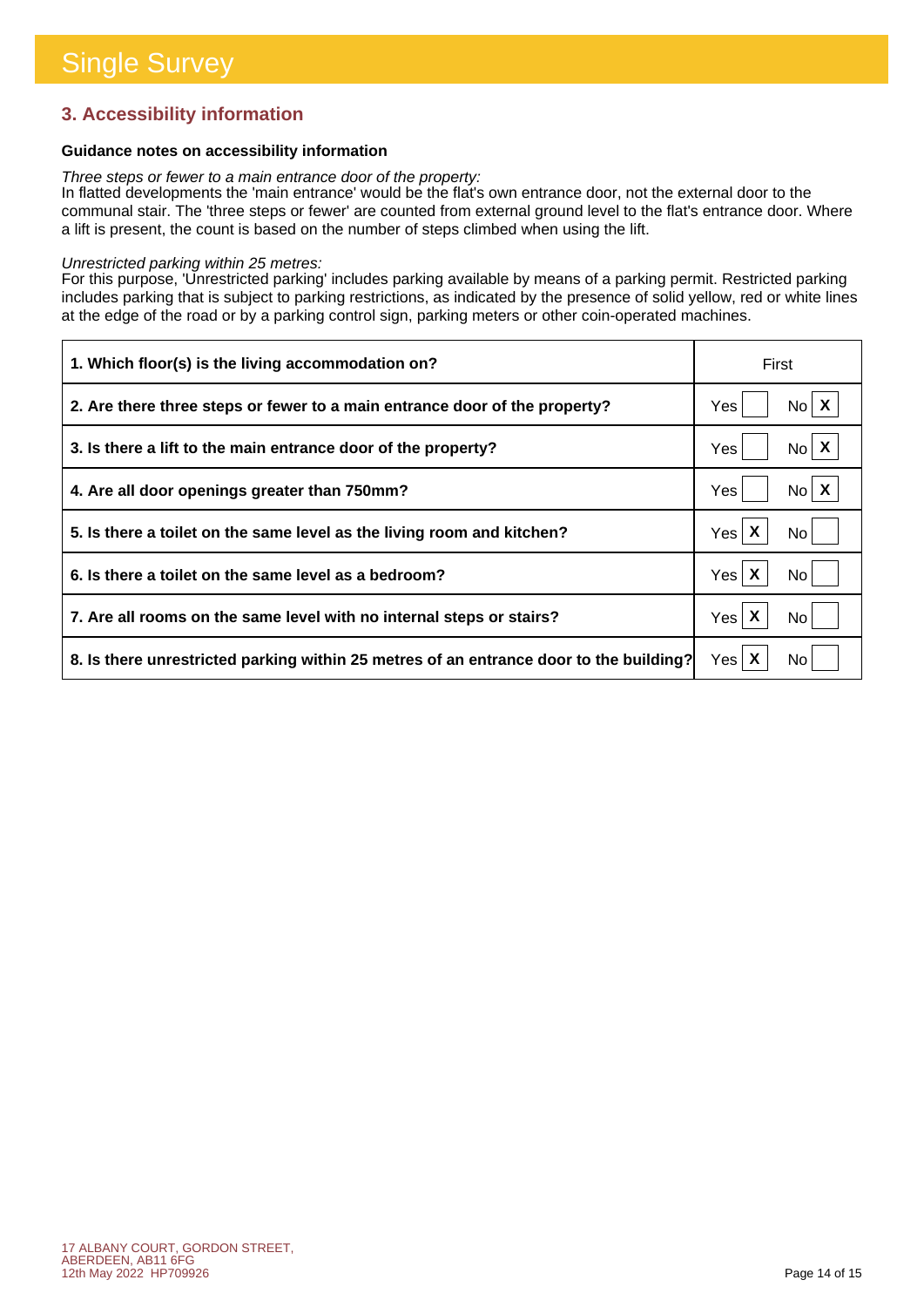#### **4. Valuation and conveyancer issues**

This section highlights information that should be checked with a solicitor or licensed conveyancer. It also gives an opinion of market value and an estimated reinstatement cost for insurance purposes.

**Matters for a solicitor or licensed conveyancer**

Normal checks.

#### **Estimated reinstatement cost for insurance purposes**

£130,000.

#### **Valuation and market comments**

The Market Value as at the date of inspection is £130,000 (one hundred and thirty thousand pounds).

MARKET COMMENTS: The market is influenced by the number of properties for sale but there is demand and sales activity.

| ∣ Signed | Security Print Code $[435886 = 3061]$ |
|----------|---------------------------------------|
|          | Electronically signed                 |

| <b>Report author</b> | <b>K MUTCH</b> |
|----------------------|----------------|
|----------------------|----------------|

| Company name | DM Hall LLP |
|--------------|-------------|
|              |             |

| <b>Address</b> | 4-5 Union Terrace, Aberdeen, AB10 1NJ |
|----------------|---------------------------------------|
|                |                                       |

| Date of report | 6th June 2022 |
|----------------|---------------|
|                |               |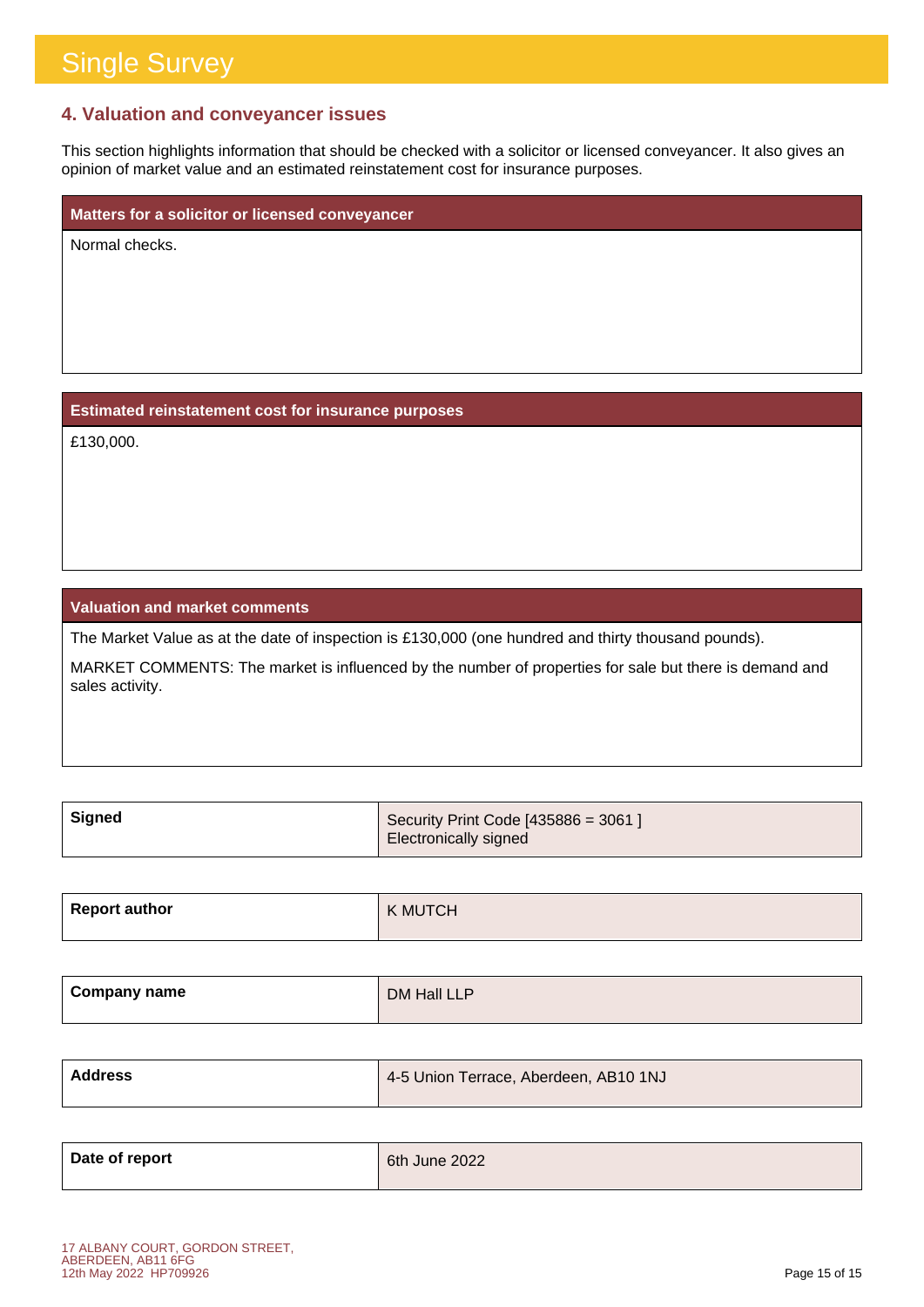

| <b>Property Address</b>                        |                                                                                                                                                                                                                     |
|------------------------------------------------|---------------------------------------------------------------------------------------------------------------------------------------------------------------------------------------------------------------------|
| Address<br>Seller's Name<br>Date of Inspection | 17 ALBANY COURT, GORDON STREET, ABERDEEN, AB11 6FG<br>Mr Barry Ritchie<br>12th May 2022                                                                                                                             |
| <b>Property Details</b>                        |                                                                                                                                                                                                                     |
| <b>Property Type</b>                           | Purpose built maisonette<br>Converted maisonette<br>House<br><b>Bungalow</b><br>Purpose built flat<br>Converted flat<br>ΙXΙ<br>Tenement flat<br>Flat over non-residential use<br>Other (specify in General Remarks) |
| <b>Property Style</b>                          | Detached<br>Semi detached<br>Mid terrace<br>End terrace<br>High rise block<br>ΙXΙ<br>Low rise block<br>Back to back<br>Other (specify in General Remarks)                                                           |
| e.g. local authority, military, police?        | Does the surveyor believe that the property was built for the public sector,<br>$ \overline{X} $ No<br>Yes                                                                                                          |
| Flats/Maisonettes only                         | $ \overline{X} $ No<br>Floor(s) on which located<br>No. of floors in block<br>Lift provided?<br>Yes<br>1<br>4<br>No. of units in block<br>$\overline{7}$                                                            |
| Approximate Year of Construction 1986          |                                                                                                                                                                                                                     |
| <b>Tenure</b>                                  |                                                                                                                                                                                                                     |
| X Absolute Ownership                           | Ground rent £<br>Unexpired years<br>Leasehold                                                                                                                                                                       |
| <b>Accommodation</b>                           |                                                                                                                                                                                                                     |
| Number of Rooms                                | $\overline{2}$<br>1<br>Living room(s)<br>Bedroom(s)<br>1<br>Kitchen(s)<br>$\mathbf 0$<br>1<br>Bathroom(s)<br>WC(s)<br>0<br>Other (Specify in General remarks)                                                       |
|                                                | Gross Floor Area (excluding garages and outbuildings)<br>62<br>$m2$ (Internal)<br>$m2$ (External)                                                                                                                   |
|                                                | Residential Element (greater than 40%) $ \overline{x} $ Yes<br>No                                                                                                                                                   |
| <b>Garage / Parking / Outbuildings</b>         |                                                                                                                                                                                                                     |
| Single garage<br>Available on site?            | X<br>Parking space<br>Double garage<br>No garage / garage space / parking space<br>$\overline{X}$ Yes<br>No                                                                                                         |
| Permanent outbuildings:                        |                                                                                                                                                                                                                     |
| None.                                          |                                                                                                                                                                                                                     |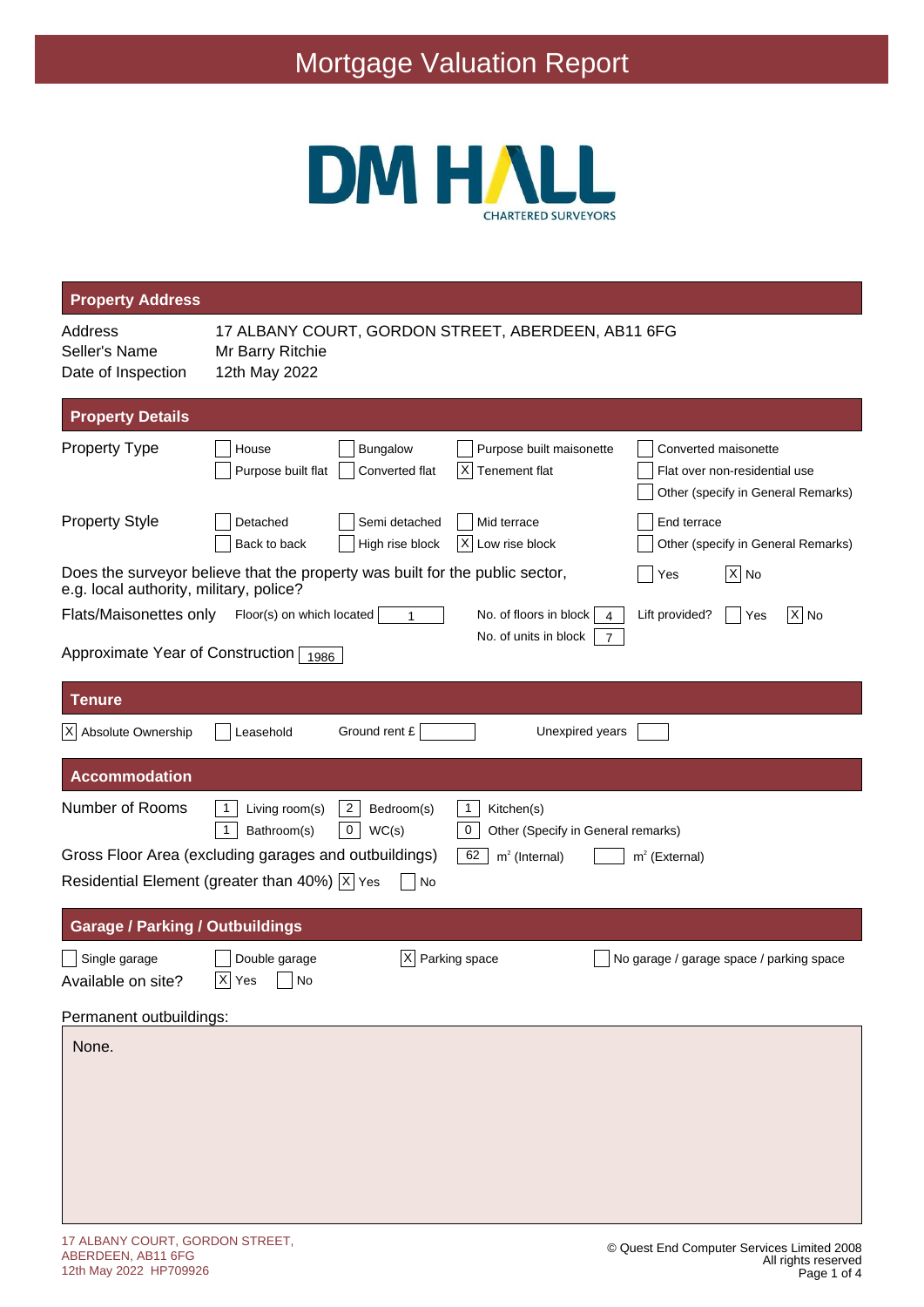| <b>Construction</b>                                                                                                                                   |                      |                                                  |                                          |                                            |                                |                        |             |                            |                                    |
|-------------------------------------------------------------------------------------------------------------------------------------------------------|----------------------|--------------------------------------------------|------------------------------------------|--------------------------------------------|--------------------------------|------------------------|-------------|----------------------------|------------------------------------|
| Walls                                                                                                                                                 | $ X $ Brick          | Stone                                            |                                          | Concrete                                   |                                | Timber frame           |             |                            | Other (specify in General Remarks) |
| Roof                                                                                                                                                  | $ X $ Tile           | Slate                                            |                                          | Asphalt                                    | Felt                           |                        |             |                            | Other (specify in General Remarks) |
| <b>Special Risks</b>                                                                                                                                  |                      |                                                  |                                          |                                            |                                |                        |             |                            |                                    |
| Has the property suffered structural movement?                                                                                                        |                      |                                                  |                                          |                                            |                                |                        |             | Yes                        | $ \mathsf{X} $ No                  |
| If Yes, is this recent or progressive?                                                                                                                |                      |                                                  |                                          |                                            |                                |                        |             | Yes                        | No                                 |
| Is there evidence, history, or reason to anticipate subsidence, heave, landslip or flood in the<br>immediate vicinity?                                |                      |                                                  |                                          |                                            |                                |                        |             | Yes                        | $ X $ No                           |
| If Yes to any of the above, provide details in General Remarks.                                                                                       |                      |                                                  |                                          |                                            |                                |                        |             |                            |                                    |
| <b>Service Connection</b>                                                                                                                             |                      |                                                  |                                          |                                            |                                |                        |             |                            |                                    |
| Based on visual inspection only. If any services appear to be non-mains, please comment on the type and location<br>of the supply in General Remarks. |                      |                                                  |                                          |                                            |                                |                        |             |                            |                                    |
| Drainage                                                                                                                                              | X   Mains            | Private                                          | None                                     |                                            |                                | Water                  | X   Mains   | Private                    | None                               |
| Electricity                                                                                                                                           | $ X $ Mains          | Private                                          | None                                     |                                            |                                | Gas                    | $ X $ Mains | Private                    | None                               |
| <b>Central Heating</b>                                                                                                                                | $ \overline{X} $ Yes | Partial                                          | None                                     |                                            |                                |                        |             |                            |                                    |
| Brief description of Central Heating:                                                                                                                 |                      |                                                  |                                          |                                            |                                |                        |             |                            |                                    |
|                                                                                                                                                       |                      |                                                  |                                          |                                            |                                |                        |             |                            |                                    |
| <b>Site</b>                                                                                                                                           |                      |                                                  |                                          |                                            |                                |                        |             |                            |                                    |
| Apparent legal issues to be verified by the conveyancer. Please provide a brief description in General Remarks.                                       |                      |                                                  |                                          |                                            |                                |                        |             |                            |                                    |
| Rights of way                                                                                                                                         |                      | Shared drives / access                           |                                          | Garage or other amenities on separate site |                                |                        |             | Shared service connections |                                    |
| Ill-defined boundaries                                                                                                                                |                      |                                                  | Agricultural land included with property |                                            |                                |                        |             |                            | Other (specify in General Remarks) |
| <b>Location</b>                                                                                                                                       |                      |                                                  |                                          |                                            |                                |                        |             |                            |                                    |
| Residential suburb                                                                                                                                    |                      |                                                  |                                          | ΙXΙ                                        | Mixed residential / commercial |                        |             | Mainly commercial          |                                    |
| Commuter village                                                                                                                                      |                      | Residential within town / city<br>Remote village |                                          |                                            | Isolated rural property        |                        |             |                            | Other (specify in General Remarks) |
| <b>Planning Issues</b>                                                                                                                                |                      |                                                  |                                          |                                            |                                |                        |             |                            |                                    |
| Has the property been extended / converted / altered?                                                                                                 |                      |                                                  |                                          | Yes                                        | $ X $ No                       |                        |             |                            |                                    |
| If Yes provide details in General Remarks.                                                                                                            |                      |                                                  |                                          |                                            |                                |                        |             |                            |                                    |
| <b>Roads</b>                                                                                                                                          |                      |                                                  |                                          |                                            |                                |                        |             |                            |                                    |
| Made up road                                                                                                                                          | Unmade road          |                                                  | Partly completed new road                |                                            |                                | Pedestrian access only |             | X Adopted                  | Unadopted                          |
|                                                                                                                                                       |                      |                                                  |                                          |                                            |                                |                        |             |                            |                                    |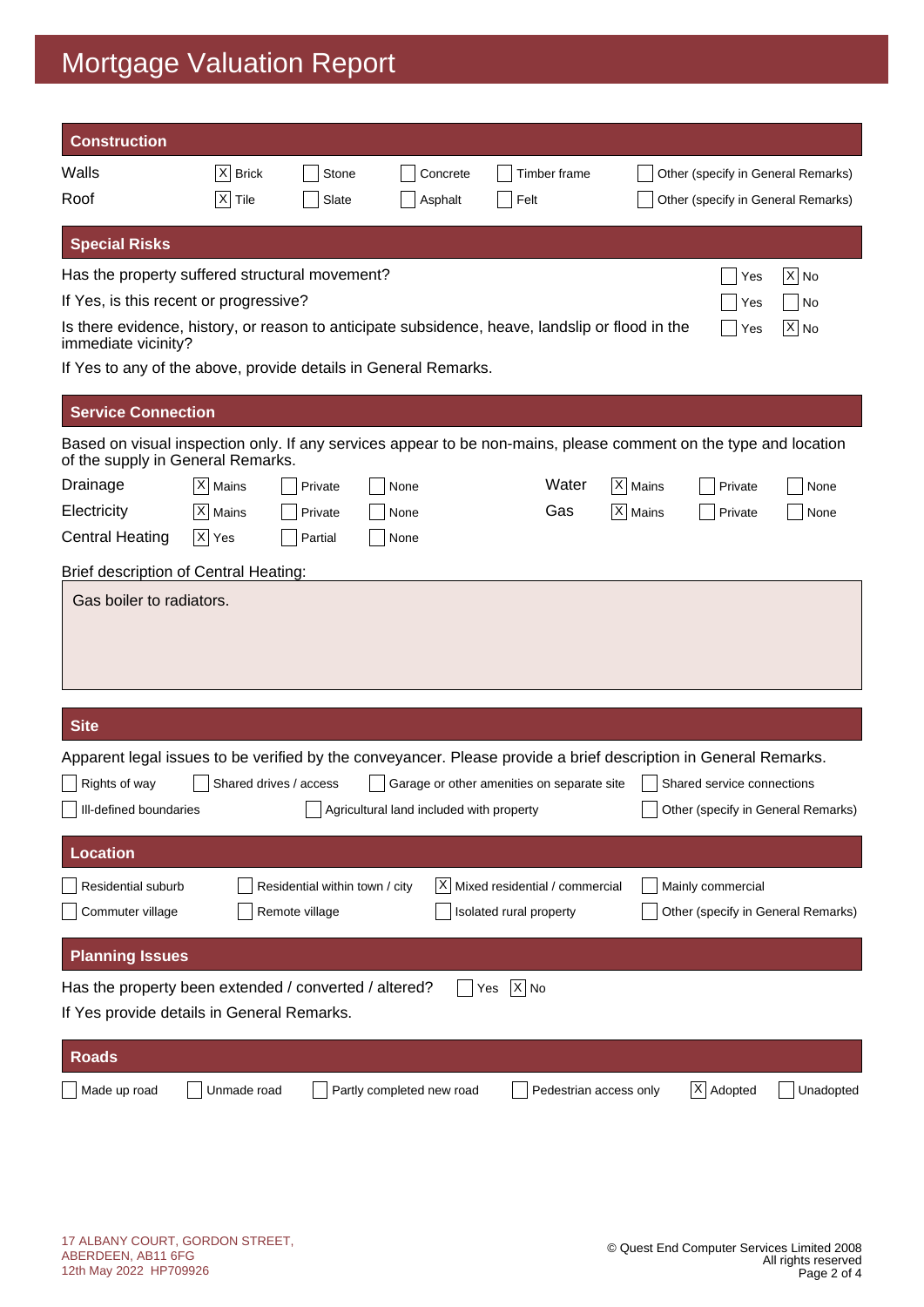#### **General Remarks**

The property is in a condition generally consistent with age and type of construction.

The internal inspection was restricted by floor coverings, furniture and personal effects. The front elevation could not be seen due to the constraints of the site and the built up nature of the surrounding area.

#### **Essential Repairs**

| None.                                 |                               |                   |          |
|---------------------------------------|-------------------------------|-------------------|----------|
|                                       |                               |                   |          |
|                                       |                               |                   |          |
|                                       |                               |                   |          |
|                                       |                               |                   |          |
|                                       |                               |                   |          |
|                                       |                               |                   |          |
|                                       |                               |                   |          |
| Estimated cost of essential repairs £ | Retention recommended?<br>Yes | $\overline{X}$ No | Amount £ |